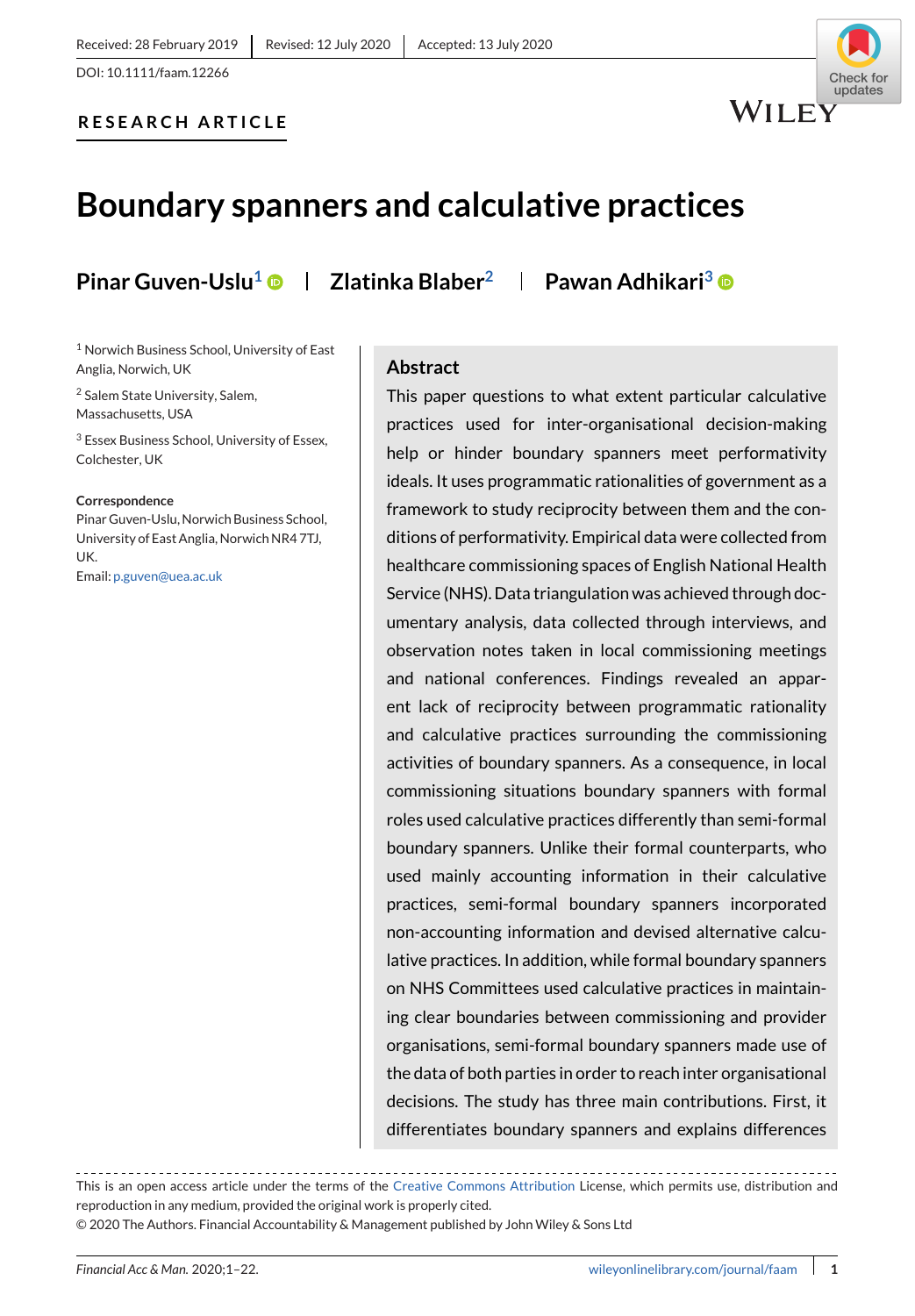in their interaction with calculative practices. Second, it introduces the concept of reciprocity to inter-organisational studies in accounting. Third, it shows how conditions of performativity reflected in micro-settings influenced how semi-formal boundary spanners used calculative practices (and other supplementary information) to achieve performance ideals of government programmes.

#### **KEYWORDS**

boundary spanners, calculative practices, commissioning, healthcare, inter-organisational, decision-making

# **1 INTRODUCTION**

This paper focuses on two prominent features that characterise contemporary public sector management. These are inter-organisational decision-making where two or more organisations enter into dialogue and negotiation (Anderson & Dekker, 2014; Anderson & Sedatole, 2003; Dekker, 2016) and the 'calculative practices' of new public management (Kurunmaki, Mennicken, & Miller, 2016; Lapsley & Miller, 2019; Miller, 2001; Steccolini, 2019) for managing and controlling public sector organisations (Lapsley, 2008). Inter-organisational relations and inter-organisational decisionmaking (hereafter IODM) are not only pertinent to the public sector but also contemporary management accounting research in various contexts and organisational settings (Anderson et al., 2015; Dekker, 2004). Within the literature, there is agreement about the importance of individuals and the need to study them further so that inter-organisational decision-making processes and the way management accounting is implicated in such processes can be better understood (Abernethy, Bouwens, & van Lent, 2004; Anderson et al., 2015).

In the literature, 'boundary spanners' are defined individuals who are responsible for management and decisionmaking between two or more organisations (Zaheer, McEvily, & Perrone, 1998). Boundary spanners have distinctive roles and a range of responsibilities in inter-organisational spaces and face the challenge of meeting the multiple expectations of partner organisations. The aforementioned literature is limited in its documentation for public sector organisations how the attributes of calculative practices (Miller, 2001) help and/or hinder boundary spanners in delivering outcomes that are in line with the expectations (defined by government programmes and policies) of their organisations. In previous studies of calculative practices, researchers use the performativity principle to explain how individuals are shaped by these practices (Kurunmaki et al., 2016). However, it is not well known from empirical studies whether and how these individuals have any influence on shaping calculative practices to meet performativity ideals when two or more organisations interact. Therefore, the main research question in this study is how boundary spanners use (and influence the use of) calculative practices in IODM to achieve performativity ideals defined by government programmes.

Additionally, in studies of calculative practices there is an underlying assumption of reciprocity (Rose & Miller, 1992). Reciprocity in this context is defined as having in place relevant and adequate calculative practices that are at the disposal of individuals in order to meet performativity ideals. In other words, reciprocity indicates that calculative practices serve to meet the performativity ideals of government programmes.What is not clear is what individuals do if the calculative practices that are in place are not adequate to achieve performativity ideals. Inter-organisational spaces offer a fertile field of study where multiple calculative practices and accounting technologies are at play simultaneously and different organisations might have different priorities and diverging expectations. As a consequence existing calculative practices might not always be adequate to address the needs of one or both parties involved. This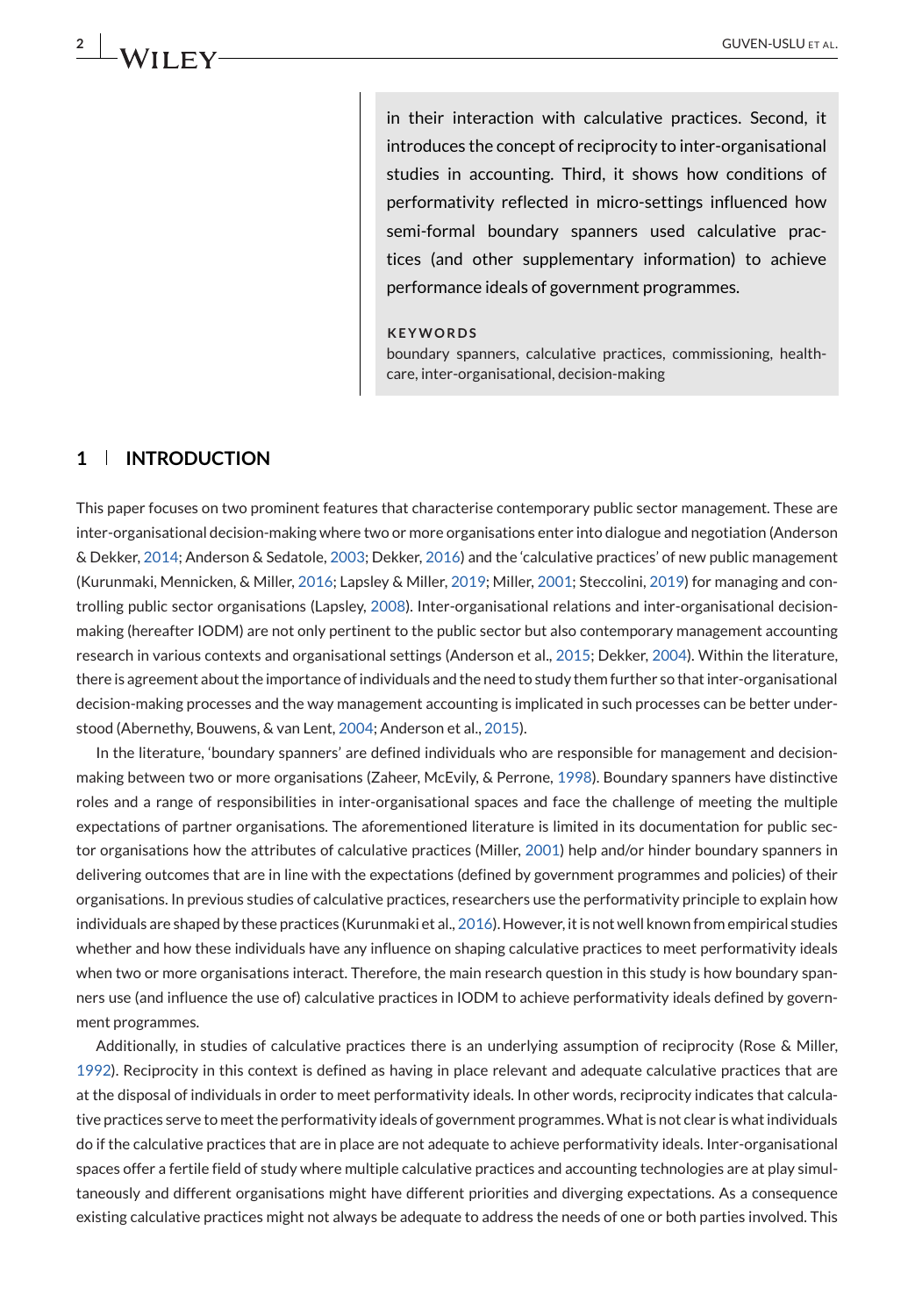paper studies such instances where current calculative practices are not always deemed to be adequate by boundary spanners to meet performativity ideals in inter-organisational spaces within the public sector.

Our research setting and empirical context for the paper is the English National Health Service (NHS) following the changes introduced by the 2010 White Paper and the 2012 Social Care Act legislation. These two documents explain how commissioning of healthcare in the NHS changed both in terms of its organisational structure and in the roles of professionals who are in charge of the commissioning practice. In this emerging structure, commissioning of health services takes place in an inter-organisational space where new purchaser organisations called clinical commissioning groups (hereafter CCGs) and provider organisations like hospitals and general practice Surgeries (hereafter GP surgeries) interact to make decisions about healthcare delivery to the nation and enter into legally binding contracts. The study focuses on the use of calculative practices in negotiations and decisionmaking between these organisations undertaken by various types of boundary spanners (including managers, clinicians and accountants) and the effect of this on the perceptions and actions of boundary spanners with regard to commissioning.

Primary data were collected from semi-structured interviews with 19 boundary spanners employed by 12 different organisations representing both the purchasing and provisioning sides of healthcare commissioning and observation notes were taken at four local commissioning meetings and at two NHS and CCG commissioning conferences.

Our study contributes to the current literature in the following three ways. First, as indicated in our findings, we identified two sets of boundary spanners: formal and semi-formal. As their name indicates, the former group was formally appointed boundary spanners representing their organisations at inter-organisational committees (called local commissioning committees) between representatives of local CCGs and hospitals. The latter group was present at local committee meetings; although they were not formally appointed to their role and their involvement was mostly voluntary, these semi-formal boundary spanners were highly influential in IODM in the situations that we studied.

Second, we propose introducing the concept of 'reciprocity' to IODM studies. Our findings implied that different IODM circumstances required a reciprocal set of calculative practices or a reciprocal approach of using existing calculative practices in order to meet the expectations of different organisations. The evidence we present shows that when reciprocity is not present difficulties arise achieving the desired outcomes of all organisations involved in decision-making. A lack of reciprocity could also have an adverse impact on decision-making processes, causing a lack of consistency, decreasing involvement and a lowering of trust among boundary spanners.

Third, we contribute to current studies of performativity by giving examples of how conditions of performativity influence micro-settings and individuals in making decisions. We describe the conditions of performativity with reference to calculative practices (financial and management accounting practices) and confirm findings of recent studies on how performativity ideals govern boundary spanners (in particular formal boundary spanners) as calculable objects (Kurunmaki et al., 2016). As a contribution to this debate, the evidence showed that when the existing set of calculative practices was not adequate, influential semi-formal boundary spanners were able to suggest modifications to existing practices and convince other semi-formal and formal boundary spanners to use them in IODM. With this evidence, we argue that boundary spanners as calculable objects adhere to the conditions of performativity but they are at the same time able to suggest alternative calculative practices and amend them accordingly in order to meet the performativity ideals of their organisation (while recognizing performance expectations of other organisations involved in IODM).

The remainder of the paper is structured as follows: we begin by giving an overview of the relevant studies in IODM. Then the study background is presented in terms of changes taking place in commissioning programmes and policies with reference to relevant accounting practices. Theoretical expectations of the study are then explained in terms of 'calculative practices' and 'conditionality of performativity'. An explanation of methodology, data collection and analysis is followed by study findings, and the paper ends with concluding comments and discussion.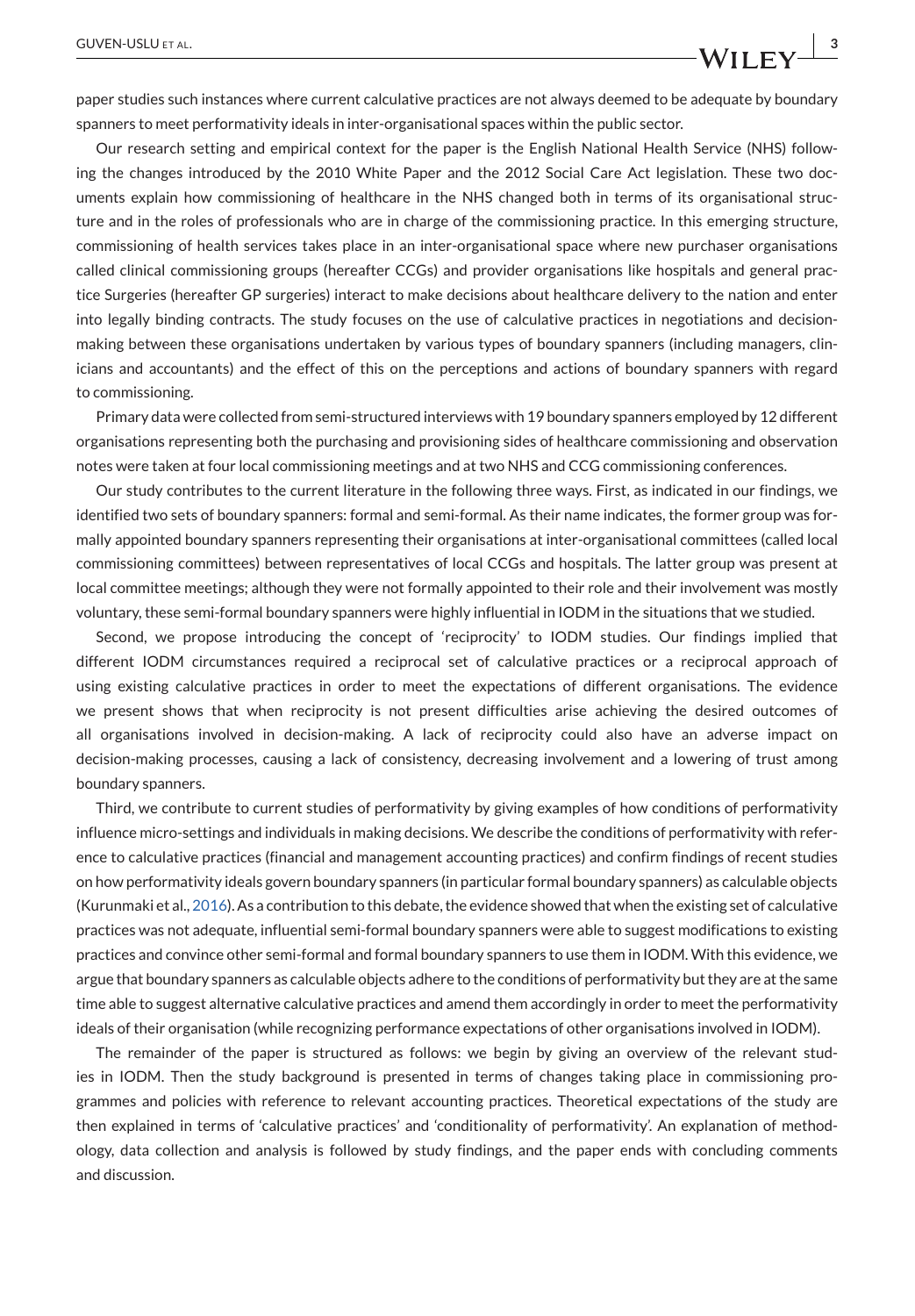# **2 'IODM' IN PUBLIC SECTOR ACCOUNTING STUDIES**

There is a growing interest in accounting research for better understanding of inter-organisational management accounting and control practices (Anderson & Dekker, 2014; Anderson & Sedatole, 2003; Dekker, 2016). Recent reviews of this literature indicate that management accounting research appears to have neglected the role of managers and employees assigned to take active roles in inter-organisational decision-making activities (Dekker, 2016, p. 87). These boundary spanner roles are a crucial aspect of success in inter-organisational alliances (Taylor, 2005), yet the individuals in them are expected to serve the interests of multiple organisations which have varied (and at times conflicting) interests. Research evidence in management accounting is limited in the area of examining the behaviour of boundary spanners in influencing (and being influenced by) inter-organisational relationships and their dynamics.

#### **2.1 Inter-organisational spaces and role of boundary spanners in public sector studies**

Thomasson (2018) distinguishes between governance and managerial levels of integration with respect to the use of IODM. In studying public sector mergers as an example of such a situation, the study revealed there were additional boundaries, such as financial, administrative, legal and geographical. In different mergers that have been studied, different forms of boundaries were observed indicating the differing nature of inter-organisational work and boundary spanner responsibilities.

Despite the proliferation of boundaries, other research on inter-organisational spaces of the public sector indicated that usually one particular group of actors interacted more intensively than others as a result of their dependency on delivering public-integrated services (Agranoff & McGuire, 2001; Mandell 2001; Milward & Provan, 2000).

Another study by Noble and Jones (2006) looked at the roles and behaviours of boundary spanners in voluntary partnerships between private and public sector organisations. The research confirms previous literature findings in describing the challenges of inter-organisational spaces and defines a four-stage evolutionary process with one or two challenges at each stage. It is evident that the process of inter-organisational work is challenging and boundary spanners employ various strategies to overcome such challenges even when inter-organisational work is voluntary and not mandatory.

In public sector management literature, the inter-organisational field is sometimes described as a self-sustaining system (Klijn, 2008) in which very little cooperation exists and which is dominated by 'institutionalised thought structures' (Warren, Bergunder, Newton, & Rose, 1974). Public sector entities have clear organisational domains that result in frequent domain conflicts between partner organisations when they have to cooperate (Aldrich, 1979; Pfeffer, 1981; Warren et al., 1974).

In the case of commissioning and contractual agreement in NHS, previous research confirmed that there is an apparent tension between maintaining cost efficiency and improving service delivery. For example, in their recent study of this context Chambers et al. (2013) showed that the need to tender service delivery to acquire and maintain incentives for cost efficiency as well as the need to promote interaction and learning processes between organisations to improve service delivery was creating long-standing tensions.

The studies above indicate that inter-organisational spaces in the public sector (and in commissioning in NHS) are complex and include domain conflicts between organisations. Furthermore, in more complex inter-organisational situations (such as mergers in the public sector), there is the possibility of a proliferation of boundary spanners dealing with various dimensions of inter-organisational relations. Despite this proliferation, there is evidence showing that particular groups of actors appear to play a more critical role than others in inter-organisational spaces. It is also evident in these studies that inter-organisational relations have an evolutionary characteristic and they tend to go through stages of evolution and a different set of challenges at every stage.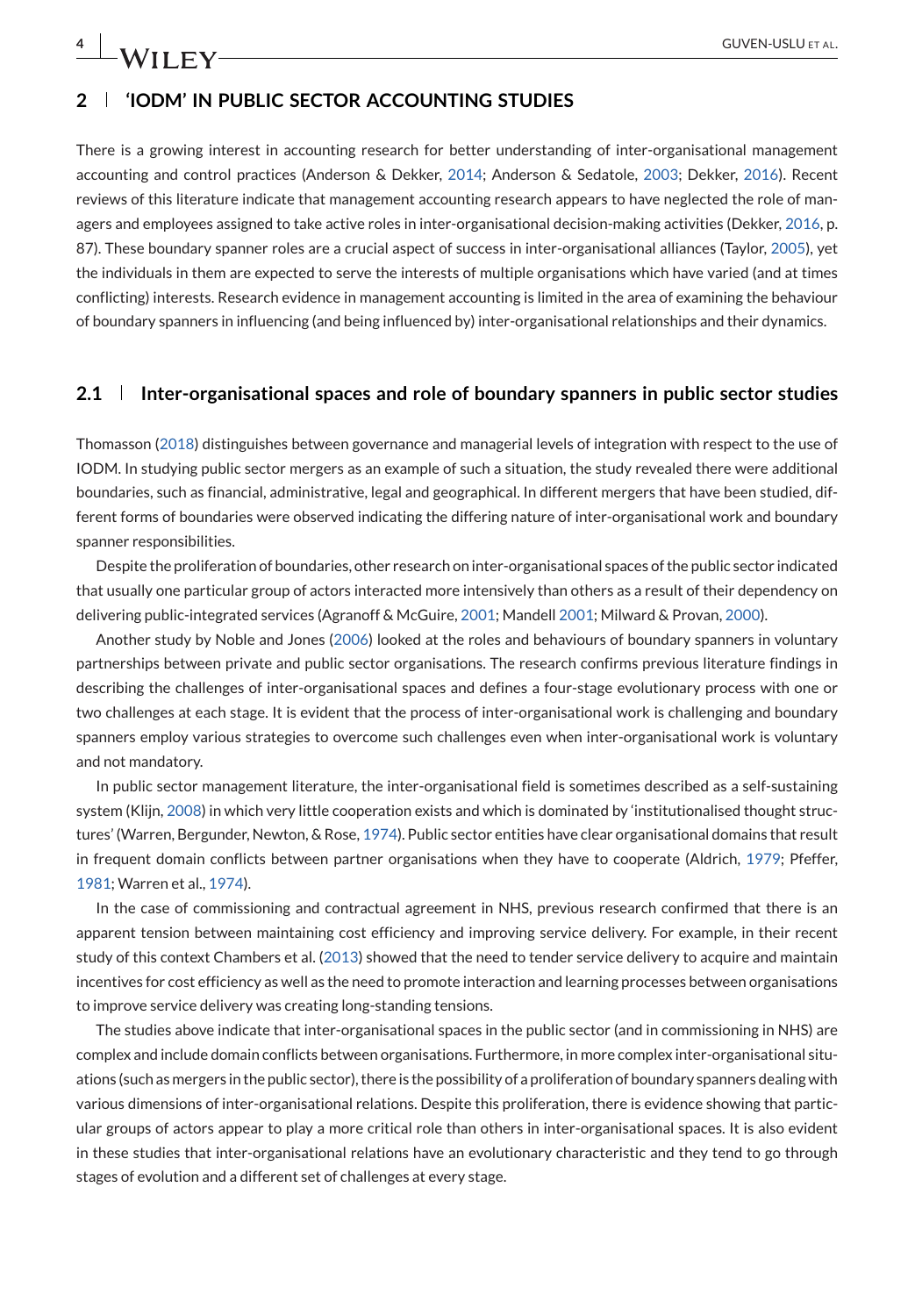According to the aforementioned studies, although the role of boundary spanners in inter-organisational spheres is widely accepted, the limits of boundary spanning activities of individuals in relation to their use of accounting are not clear. It is therefore not evident how boundary spanners use (and influence the use of) calculative practices in IODM to achieve performativity ideals defined by government programmes.

# **3 NHS COMMISSIONING: PROVIDERS AND COMMISSIONERS OF HEALTH CARE IN ENGLAND**

The purpose of this section is to provide the study background in terms of changes taking place in English NHS commissioning programmes and policies with reference to relevant accounting practices.

Commissioning is a complex and dynamic process involving strategic planning, purchasing, contracting and monitoring of health services to meet the needs of the local population. Commissioning was introduced in the NHS following the creation of the internal market at the beginning of the 1990s. An internal market is a quasi-market predicated on the presence of competition (just like in the private sector) but within the scope of the tax-funded NHS. This development was influenced by the government's desire to extend New Public Management (NPM) reforms (informed by market, governance and accounting logics) to healthcare delivery (Jackson, Paterson, Pong, & Scarparo, 2014).

On 1 April 2013, the 'old' system of commissioning NHS services changed fundamentally: the old commissioners in the form of Primary Care Trusts (PCTs) and Strategic Health Authorities (SHAs) ceased to exist. The rationale for this was that 'layers of excessive bureaucracy' and red tape could be slashed so that frontline medical professionals could structure services around what works best for patients (Asthana, 2011, p. 816). The abolition of the old commissioning system was meant to reduce NHS management costs by about 45% (DoH, 2010). The responsibility and resources for commissioning hospital and other care<sup>1</sup> passed from PCTs and SHAs to 211 CCGs – the new commissioners. CCGs are comprised mostly of representatives from local GP surgeries, but also nurses, allied health professionals, pharmacists, other healthcare professionals and managers.<sup>2</sup> (Specialised and primary care are commissioned at a national level by NHS England, the former NHS Commissioning Board.)

CCGs became an essential part of the latest model of commissioning introduced by the coalition government of 2010. The leadership of CCGs is shared between an accountable officer (a GP or a manager) and a chair (a clinician or a non-clinician). The accountable officer is responsible for ensuring that the CCG fulfils its duties to exercise its functions effectively, efficiently and economically, thus ensuring improvement in the quality of services and the health of the local population whilst maintaining value for money. The chair supports CCG members as they make plans and decisions on the commissioning of healthcare whilst delivering the best possible use of public funds. According to 2017 figures, altogether 207 (this number changes as a result of continuous mergers between CCGs) CCGs in England are now annually handling £75.2 billion, which is two-thirds of the total NHS budget (NHS, 2017).

In addition to their governing committee, each CCG has a number of other committees. Some of those committees are established for local commissioning purposes, such as joint clinical committee where there are representatives from CCG, hospitals, social services, local government to make joint strategic decisions for their region.

One major difference between CCGs and previous commissioning bodies is the way budgets are prepared. In CCG commissioning, budgets are real rather than indicative (Department of Health, 2012). This is worth noting since it

 $1$  CCGs currently commission: community health services, maternity services, elective hospital care, urgent and emergency care, including ambulance and out-of-hours services, older people's healthcare, children's healthcare, rehabilitation, mental healthcare, healthcare services for people with learning disabilities, continuing healthcare, infertility services, among others.

<sup>&</sup>lt;sup>2</sup> When the recent reforms were first proposed, CCGs used to be called GP-led consortia. This name was later changed to CCGs, following advice from the NHS Future Forum 2011, to reflect the fact that professionals other than just GPs, such as nurses, are also part of these consortia (Storey & Grint, 2012).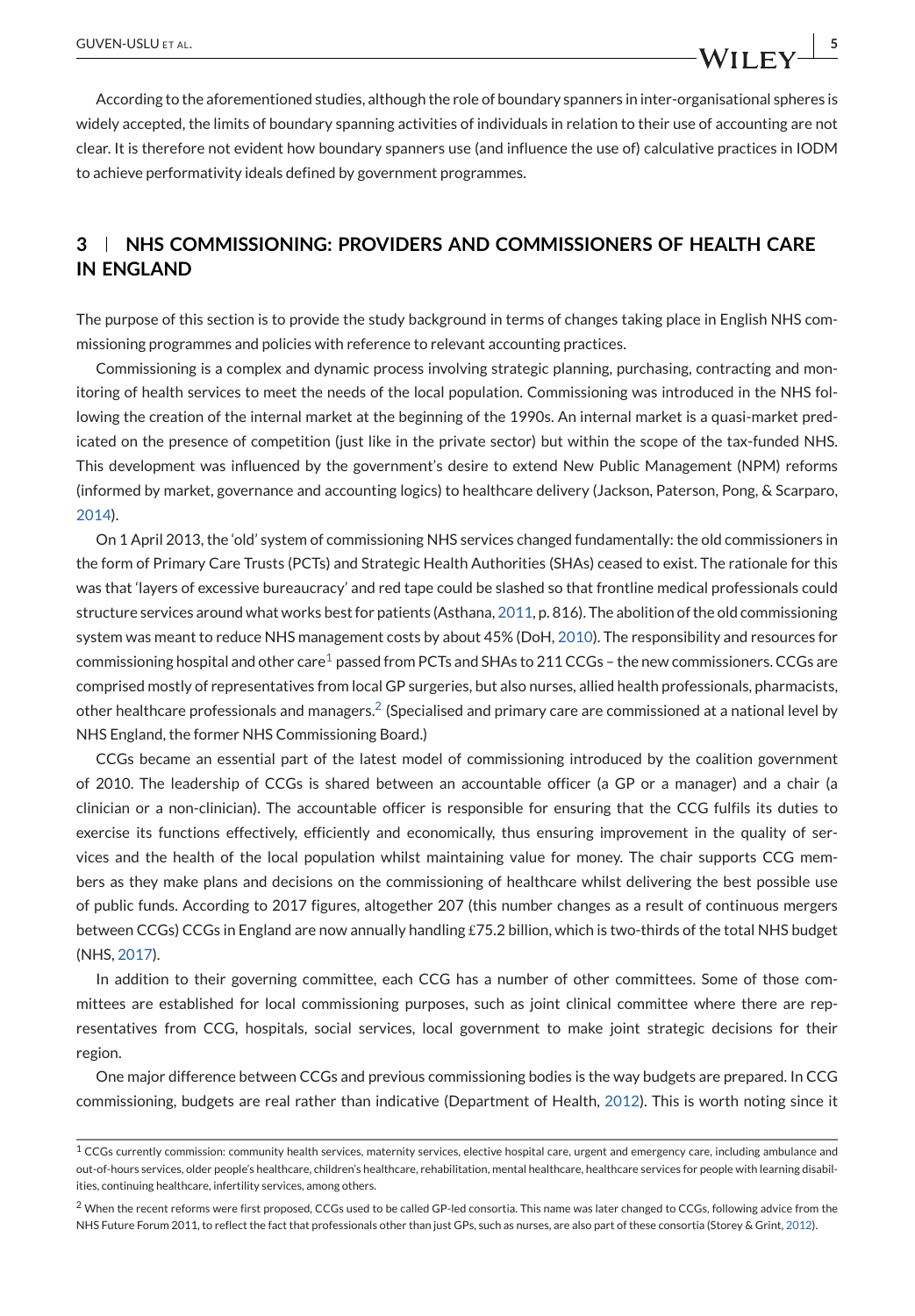<span id="page-5-0"></span>means that financial resources are allocated to CCGs based on actual quantities of services provided as opposed to previous initiatives where financial resources were allocated based on historical lump sum amounts (NHS, 2017). In the same fashion, CCGs can allocate financial resources to providers and commission services based on actual quantities required, not on indicative or estimated quantities. These accounting structures in CCGs call for a partnership between local GPs and senior commissioning managers.

## **4 CALCULATIVE PRACTICES AND CONDITIONALITY OF PERFORMATIVITY**

Our theoretical expectation was built on the work of Rose and Miller (1992) who argued that programmatic or political rationalities of government are made operable through relevant technologies of accounting. They call these technologies 'calculative practices' or 'technologies of government' (Rose & Miller, 1992, p. 183). These are the financial mechanisms through which programmes of government are articulated and made operable. Through these practices, attention is directed at how financial information shapes social and economic relations.

The calculative practices referred to in this study included a variety of actions such as the calculation of budgeted and actual income and costs, identifying deviations from standard costs and planned volumes of activity, comparison of budget figures to actual results, setting transfer prices for transferring funds between government agencies and so on. Management accounting offers a wide range of tools with which to manage an organisation as an enterprise and to act upon individuals and subunits as standardised entities (Miller, 2001). Calculative practices are technologies through which conceptions of proper modes of governing persons and populations are elaborated. There is therefore a *reciprocal relation* between calculative practices and the social relations they form and seek to manage (Miller, 2001). Government – as a domain of strategies, techniques and procedures and through different forces – seeks to render programmes operable. Rose and Miller (1992) argue that programmatic or political rationalities of government are made operable through reciprocity between programmatic ideals and calculative practices. Theoretically, the study therefore aims to unpack (in the first part of Empirical findings section below) the reciprocity between the studied commissioning legislation and the calculative practices that governed commissioning in order to make legislative changes operable.

According to the definition of technologies of government, a set of calculative practices would be in place as a mechanism through which government programmes would be articulated and made operable. Hence, the expectation of the study is to find new accounting practices that are in line with the government programme. This expectation informs other analyses and Empirical findings of the study.

Another concept associated with calculative practices is 'calculable objects'. Through various accounting technologies, the actions of individuals and groups of individuals (and organisations) can be recorded and controlled. In this way, calculative practices render individuals as calculable objects. We bring the concept of performativity formulated by Callon (1986) to our theoretical framework of calculative practices. Performativity is generally described as a novel and powerful account of how calculative devices shape economic actors and markets. It privileges the role of calculative devices over established social relations and norms, ignoring organisational political and institutional contexts. In the second part of the findings, we define conditions of performativity for the organisations we studied and explain how formal boundary spanners engage with calculative practices and display characteristics of calculable objects. According to Kurunmaki et al. (2016), numbers that can be expressed in economic or financial terms have come to be endowed with a 'form of truth' that have the authority to guide, govern, shape and influence the individuals and society. Calculative practices therefore have the potential to govern and shape boundary spanners as calculable objects.

In recent accounts of performativity, two main areas identified for further study are (a) the influence of micro-level interrelationships in performativity and (b) the role of individuals in shaping calculative devices (Beunza & Ferraro, 2019). To consider both of these neglected aspects of performativity, in this paper we frame our theoretical expectation as follows. Calculative practices in the public sector studied in this context are designed centrally and made operable through government programmes and technologies. As stated above, these calculative practices make individuals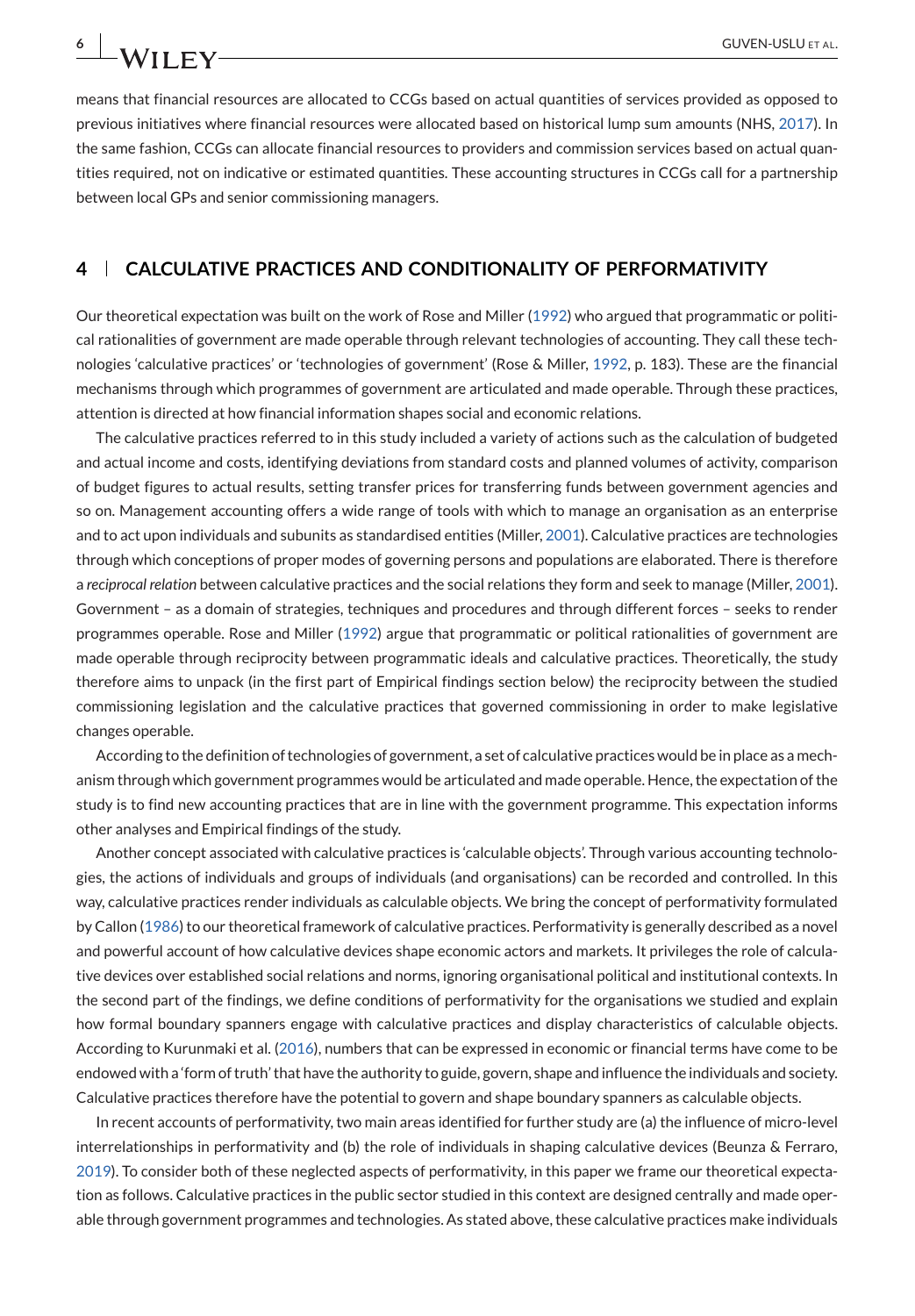and their actions calculable, turning them into calculable objects (Kurunmaki et al., 2016). As per performativity ideals, these calculative devices therefore have ultimate power over individuals and markets shaping them accordingly.

Detailed and intricate relationships at the micro-level taking place between calculable objects and calculative practices is the empirical focus of the third part of the findings section. The attitudes of semi-formal boundary spanners and situations studied provide evidence of conditions under which some of these individuals use calculative practices to generate new possibilities devised to meet the performativity and quantification ideals of NPM (Kurunmaki et al., 2016). Later in the Discussion section, we turn to these three theoretical aspects of our study and elaborate on our conclusions.

# **5 DATA COLLECTION AND ANALYSIS**

Data collection consisted of three stages. Our aim in Stage 1 was to understand how decisions for commissioning were made between boundary spanners and how they used calculative practices in decision-making between providers and commissioners. To that end, Stage 1 consisted of introductory interviews, observation in local meetings and collection of relevant documents. Introductory interviews (see Table [1](#page-7-0) for a list of interviewees) were with senior managers (interviews 1 and 4 in Table [1\)](#page-7-0) from two large hospitals (Hospitals A and B). These were followed by observations at commissioning meetings between representatives of Hospitals A and B and local Commissioning Groups A and B (see Table [2](#page-9-0) regarding content and membership of meetings observed). In addition to primary data, we collected documentary evidence for local Clinical Commissioning Committees. These committees were bodies responsible for commissioning of GP services. On these committees, there were representatives from GP surgeries, large acute hospitals, lay members as well as senior managers and/or GPs appointed by the CCG.

At Stage 2, we attended National Commissioning Conferences to collect observation data and documentary evidence in relation to calculative practices and to observe activities, workshops, etc., involving calculative practices, to collect data about the level of awareness and general approach towards relevant accounting technologies at a national level. At the conferences, we also distributed a leaflet about our study to more than 200 delegates and asked them if they would be willing to participate as an interviewee if they believed that they met our definition of 'boundary spanner in commissioning'.

In Stage 3, we conducted further interviews with boundary spanners from different parts of the country and the Director of Financial Strategy of the NHS Commissioning Board.

These were 12 interviewees (see Interviewees 8–19 in Table [1\)](#page-7-0) who accepted our invitation at Stage 2. Our aim was to ask if these interviewees had similar or different experiences to those that we observed in Stage 1 and explore if there were any other issues affecting their perceptions and decision-making when they use calculative practices in commissioning.

In addition to interviews, observation data collected during the fieldwork, and commissioning documents collected from clinical commissioning committees, we used policy documents as another source of data. This way it was possible to use a data triangulation approach in the study between interview transcripts, observation notes and documentary analysis. The main policy documents used were the Department of Health's White Paper of 2010 *Equity and Excellence: Liberating the NHS* (Department of Health 2010) and the Health and Social Care Act (HSCA) of 2012 (HSCA 2012).

Interview data sources are summarised in Table [1.](#page-7-0) In total, 19 boundary spanners from 12 organisations were interviewed. These organisations included three hospitals, two GP surgeries and seven NHS CCGs. All interviewees were actively involved in inter-organisational commissioning decision-making and had different professional backgrounds as clinicians, managers and accountants. Some of these interviewees were also observed at local commissioning meetings (noted with an asterisk in Table [2\)](#page-9-0). These interviews were complemented with two sets of observation notes taken during four CCG commissioning meetings and two national NHS commissioning conferences.

For data analysis, interview transcripts were coded with computer-assisted qualitative data analysis software MAXQDA 10. This software allows the user to highlight text excerpts and assign to them a code by using colours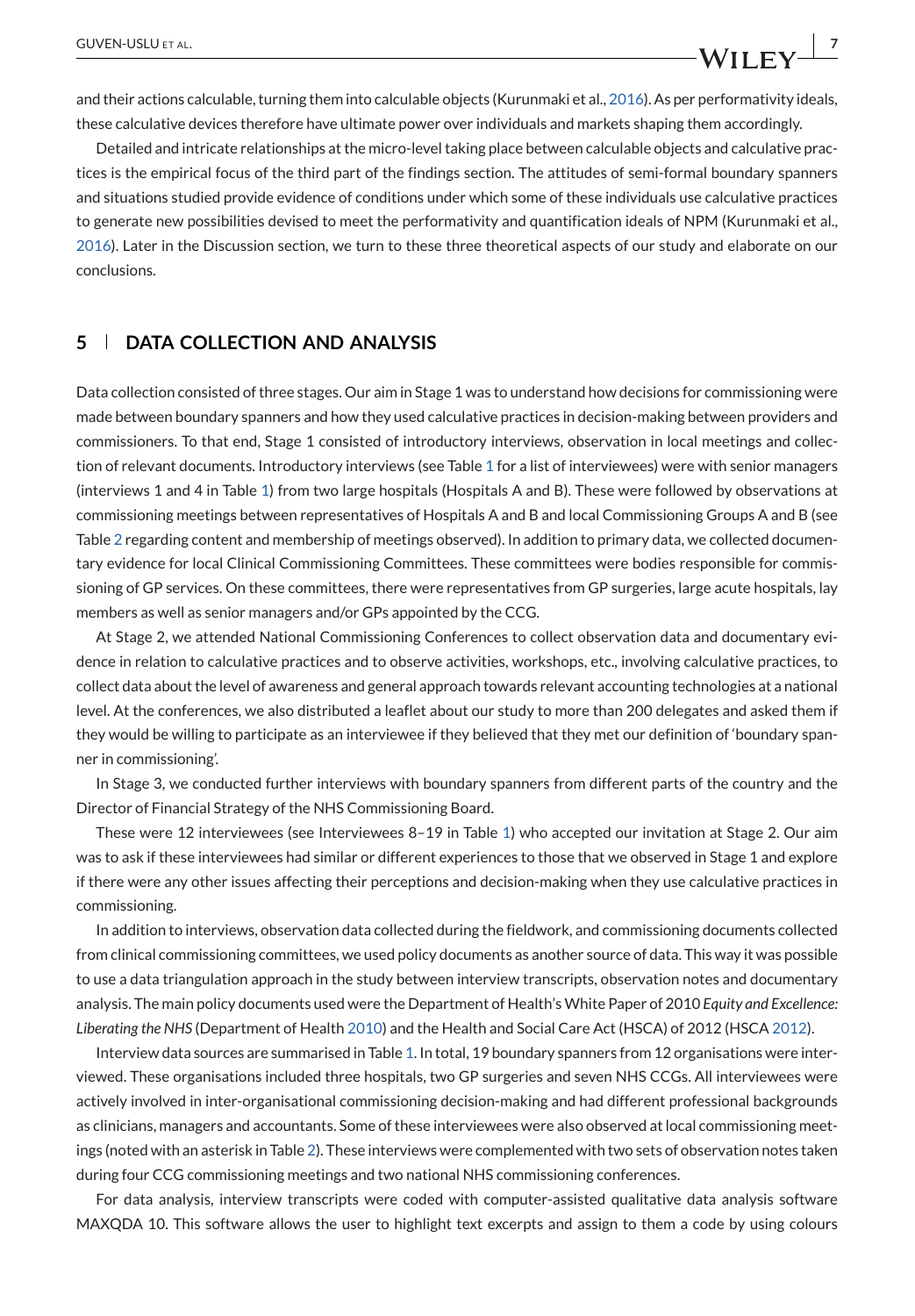<span id="page-7-0"></span>

|    | $\frac{8}{2}$ WILEY- |                            |                                                                         |
|----|----------------------|----------------------------|-------------------------------------------------------------------------|
|    |                      |                            | <b>TABLE 1</b> List of interviewees and their role as boundary spanners |
| Nο | Organisation<br>type | Professional<br>background | Job title role: Formal or<br>semi-formal <sup>®</sup>                   |

| No             | Organisation<br>type | Professional<br>background | Job title role: Formal or<br>semi-formal <sup>®</sup>                                              | <b>Commissioning-related</b><br>responsibilities                                                                                                                                      |
|----------------|----------------------|----------------------------|----------------------------------------------------------------------------------------------------|---------------------------------------------------------------------------------------------------------------------------------------------------------------------------------------|
| 1              | Hospital A           | Accountant 1               | Director of Finance and<br>Deputy Chief Executive -<br>Semi-formal boundary spanner                | Head of commissioning team,<br>attends meetings with CCG                                                                                                                              |
| $\overline{2}$ | Hospital A           | Manager 1                  | <b>Business Development</b><br>Manager - Semi-formal<br>boundary spanner                           | Ad hoc member of<br>commissioning meetings and<br>member of Meeting 1<br>observed                                                                                                     |
| 3              | Hospital A           | Manager 2                  | Commissioning Specialist -<br>Semi-formal boundary spanner                                         | Member of commissioning<br>team and member of<br>Meeting 1 and Meeting 3<br>observed                                                                                                  |
| 4              | Hospital B           | Clinician 1                | Director of Service<br>Improvement - Formal<br>boundary spanner                                    | Member of local clinical<br>commissioning committee                                                                                                                                   |
| 5              | Hospital B           | Manager 3                  | Director of Commissioning and<br>Business - Semi-formal<br>boundary spanner                        | Member of Meeting 4<br>observed, member of<br>commissioning team                                                                                                                      |
| 6              | Hospital C           | Clinician 2                | Director of Clinical Finance -<br>Formal boundary spanner                                          | Member of Commissioning<br>team, executive member of<br>local commissioning<br>committee                                                                                              |
| 7              | Hospital C           | Accountant 2               | Chief Financial Officer -<br>Semi-formal boundary spanner                                          | Member of commissioning<br>team, regular contributor to<br>commissioning meetings<br>with local commissioning<br>group                                                                |
| 8              | GP Surgery A         | Clinician 3                | <b>GP-Commissioning</b><br>representative - Formal<br>boundary spanner                             | Member of local<br>commissioning committee                                                                                                                                            |
| 9              | GP Surgery B         | Clinician 4                | GP and CCG Board member -<br>dual role (provider and<br>commissioner) - Formal<br>boundary spanner | Member of local<br>commissioning committee                                                                                                                                            |
| 10             | <b>CCGA</b>          | Clinician 5                | Head of Public Health and<br>member of CCG board -<br>Formal boundary spanner                      | Member of local Clinical<br>Commissioning Committee,<br>member of Meeting 1<br>observed                                                                                               |
| 11             | CCG A                | Manager 4                  | Commissioning specialist -<br>Semi-formal boundary spanner                                         | Member of local clinical<br>commissioning committee<br>and member of Meeting 1<br>and Meeting 3 observed and<br>attends clinical<br>commissioning committee<br>meetings when required |
| 12             | <b>CCGB</b>          | Clinician 6                | GP and Accountable Officer -<br>dual role -provider and CCG<br>- Formal boundary spanner           | Accountable officer for local<br>commissioning committee                                                                                                                              |
|                |                      |                            |                                                                                                    | (Continues                                                                                                                                                                            |

(Continues)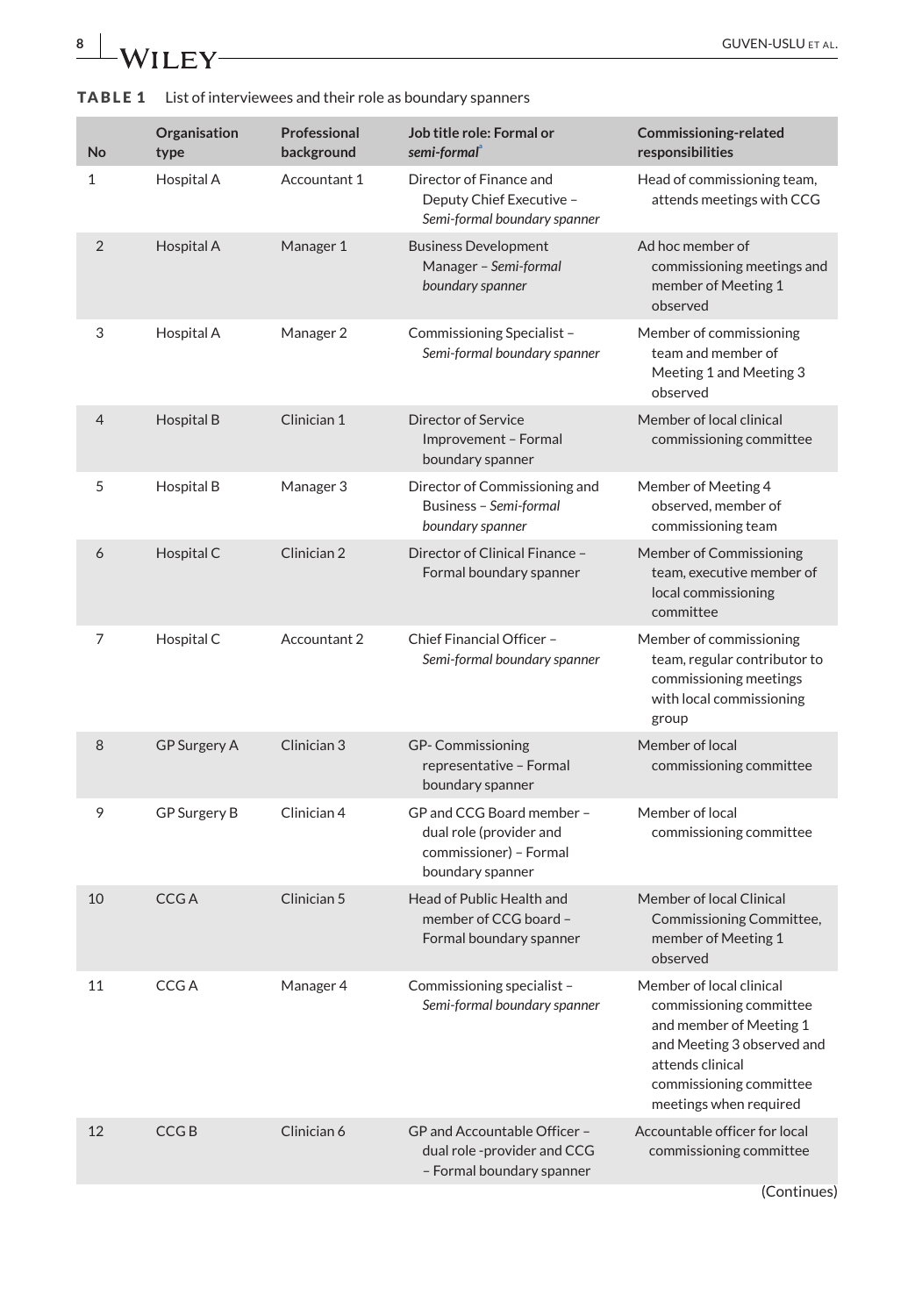## <span id="page-8-0"></span>**TABLE 1** (Continued)

| <b>No</b> | Organisation<br>type | Professional<br>background | Job title role: Formal or<br>semi-formal                                                              | <b>Commissioning-related</b><br>responsibilities                                             |
|-----------|----------------------|----------------------------|-------------------------------------------------------------------------------------------------------|----------------------------------------------------------------------------------------------|
| 13        | CCG <sub>B</sub>     | Clinician 7                | <b>CCG</b> commissioning<br>representative - Formal<br>boundary spanner                               | Representative of local<br>commissioning committee in<br>Meeting 2 and Meeting 4<br>observed |
| 14        | CCG <sub>C</sub>     | Accountant 3               | Head of Financial Strategy &<br>Commissioning - Formal<br>boundary spanner                            | Member of various clinical<br>commissioning committees                                       |
| 15        | CCG D                | Manager 5                  | Head of Service Development<br>- Formal boundary spanner                                              | Regular member of<br>commissioning committees,<br>attends meetings with<br>providers         |
| 16        | CCG <sub>F</sub>     | Clinician 8                | GP and Accountable Officer -<br>dual role (provider and<br>commissioner) - Formal<br>boundary spanner | Member of local<br>commissioning committee                                                   |
| 17        | CCG <sub>F</sub>     | Accountant 4               | Director of Finance - Formal<br>boundary spanner                                                      | Member of local<br>commissioning committee                                                   |
| 18        | CCG G                | Clinician 9                | <b>GP</b> and Chair and Clinical Lead<br>- triple role - Formal<br>boundary spanner                   | Member of local<br>commissioning committee                                                   |
| 19        | CCG <sub>H</sub>     | Clinician 10               | GP and CCG Chair - dual role -<br>Formal boundary spanner                                             | Member of local<br>commissioning committee                                                   |

*Note*: <sup>a</sup>Semi-formal boundary spanners are noted in italics.

and code descriptions. The coding was done in two stages (Saldaña, 2013). The first stage involved 'structural' coding, that is coding according to the professional category. The second stage was more detailed and involved 'descriptive' coding. After coding but before analysing the interview data (Maylor & Blackmon, 2005), data reduction was performed. This was done with the help of data segment 'weights', a tool available in the MAXQDA 10 software. The higher the weight assigned to a segment of transcribed text during the coding stage, the more likely this particular segment was to be used in the data presentation section. High weights were assigned to segments which either offered opinions shared by several interview subjects, or represented a unique, diverse view for that particular professional group.

# **6 EMPIRICAL FINDINGS**

We group our findings into four subsections. The first subsection explains the boundary spanners of the study and explains how and why they are defined as formal and semi-formal boundary spanners. In subsections two, three and four, we follow the theoretical framework explained in Section [4.](#page-5-0) In the second subsection, we refer to secondary data to search for reciprocity between calculative practices and commissioning guidelines in policy documents studied. In the third subsection, we explain the interaction of formal and semi-formal boundary spanners with calculative practices. The fourth subsection includes evidence from boundary spanners observed in meetings to explain their interaction with calculative practices and how decisions were reached in IODM.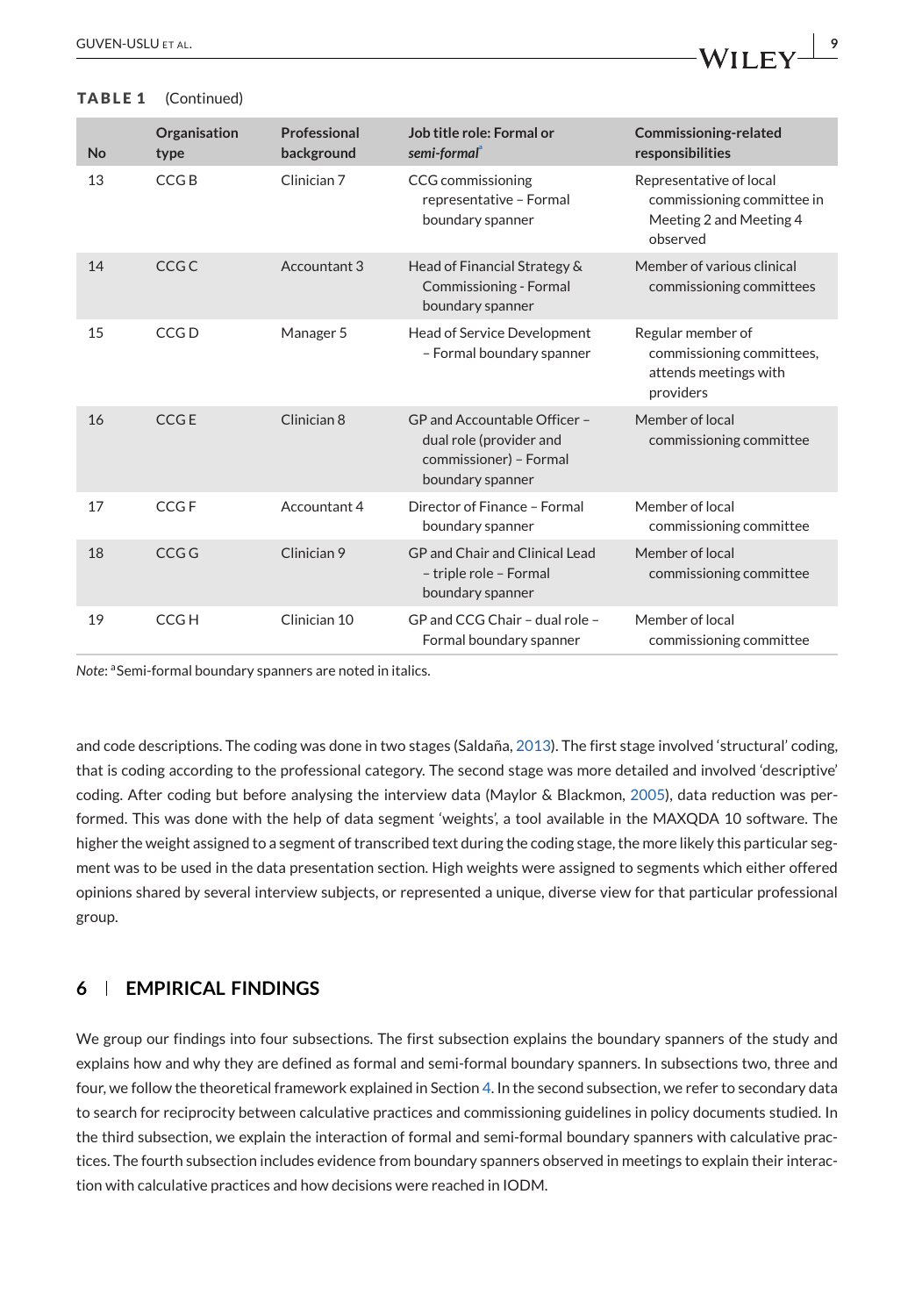| <b>Organisations</b> | Meeting 1 Topic: Referrals from A&E                                                                                                       | Meeting 3 Topic: Referrals from A&E                                                                           |
|----------------------|-------------------------------------------------------------------------------------------------------------------------------------------|---------------------------------------------------------------------------------------------------------------|
| Hospital A           | Manager 2 - Commissioning specialist <sup>®</sup><br>Nurse/Manager A - Out of hours manager                                               | Manager 1 - Business development<br>manager<br>Manager 2 - Commissioning specialist <sup>®</sup>              |
| CCG A                | Manager 4 - Commissioning specialist <sup>®</sup><br>Clinician 5 - Head of public health team <sup>®</sup><br>Finance team representative | Manager 4 - Commissioning specialist <sup>®</sup><br>Public health team member<br>Finance team representative |
|                      | <b>Meeting 2 Topic: Payments for Rehabilitative</b><br>care                                                                               | <b>Meeting 4 Topic: Payments for</b><br>Rehabilitative care                                                   |
| Hospital B           | Manager $3^{\circ}$ – Director of Commissioning &<br><b>Business</b><br>Rehabilitative care service manager B1                            | Manager 3 <sup>ª</sup> - Director of Commissioning<br>& Business<br>Rehabilitative care service manager B2    |
|                      |                                                                                                                                           |                                                                                                               |

<span id="page-9-0"></span>**TABLE 2** Semi-formal boundary spanners at meetings observed

*Notes*: Meetings 1 and 3 were about a recently emerging issue of about referrals from Accident and Emergency department. Meetings 2 and 4 were about a long-standing issue about payments for rehabilitative care for elderly patient. All participants except Clinician 5 and 7 were semi-formal boundary spanners. <sup>a</sup>denotes interviewees who were present in meetings.

#### **6.1 Who are the boundary spanners and how are they selected?**

According to the evidence, there were two broad groups of boundary spanners which we termed 'formal' and 'semi-formal' boundary spanners. 'Formal boundary spanners' were formally appointed to their role in local commissioning committees, CCGs or national commissioning boards. Local commissioning committees were inter-organisational bodies with representatives from local CCG, hospitals, local authority representatives and lay members. The formal boundary spanners who attended these meetings had a range of professional expertise (managers, clinicians and accountants). Clinicians 1–10 in Table [1](#page-7-0) were all formal boundary spanners as they were appointed to their role either in CCGs or Hospitals B and C to represent their organisation in inter-organisational decision-making for commissioning. Similarly, Accountant 3 and Manager 5 also were formal boundary spanners because they were appointed to their role as committee members of regional or national commissioning boards.

According to policy documents about the composition of local clinical committees (DoH 2010; HSCA, 2012), there were not any specific guidelines or requirements for individuals fulfilling this role; instead, leeway was given to each CCG to decide on their recruitment strategy as they saw fit (HSCA, 2012, Chapter A2, 14N, Section title: Regulations as to governing bodies of clinical commissioning groups). Other organisations appointed their representative in a similar fashion. This approach to recruitment was perhaps because of the large scale of the NHS, where often a one-solution-fits-all approach is practically impossible. As a consequence, selection and appointment in commissioning committees have been delegated in a dispersed-governance style to individual CCGs.

It was observed and recorded in meetings 2 and 3 that this freedom may have been intentional in policy design so that commissioners could enjoy the flexibility to meet their local needs and objectives with available resources and established structures. Nevertheless, at meetings observed at both sites, it was suggested that the policy leeway caused differences in opinion, tension, conflict and confusion over commissioning processes. When we asked the interviewees about what their motivation was to become a formal boundary spanner, the were four main types of answers: having worked in previous commissioning bodies (PCTs) in the past, work experience in commissioning teams of provider organisations, career progression and personal interest.

We call the second group of boundary spanners 'semi-formal boundary spanners'. These individuals were the members of meetings that we had observed between CCGs and providers (see Table 2). Although these individuals were not formally appointed to their role, they were involved in local decision-making. For example, Managers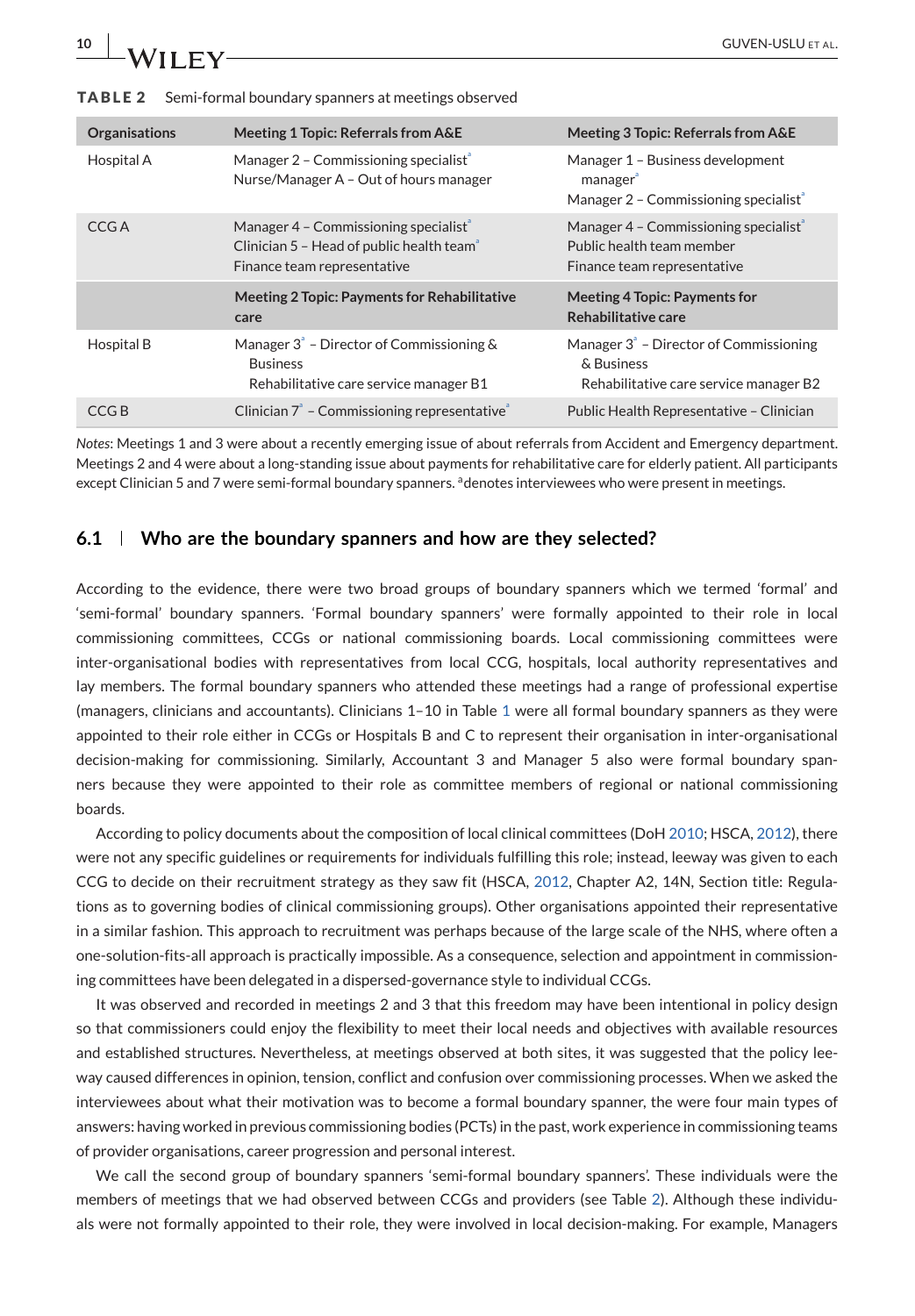1, 2, and 5, Accountant 2 and Clinician 7 were called into these meetings because of their experience and knowledge about the particular service that was being discussed. Our observation in meetings showed that these semiformal boundary spanners were present and active contributors in commissioning negotiations with CCGs. As we explain later in this section, these boundary spanners referred regularly to calculative practices for commissioning in their words and actions. In fact, calculative practices had a significant influence on how the decisions were made in these meetings or how these individuals suggested alternative calculative practices to resolve financial problems.

## **6.2 Reciprocity between commissioning guidelines and calculative practices**

In line with the theoretical expectations explained in Section [4,](#page-5-0) the transfer of commissioning responsibility from PCTs to CCGs was meant to coincide with a new funding formula. A new funding formula would confirm the reciprocity that we expected to see in this research between government programmes and calculative practices (DoH, 2011). This new funding formula according to which the new purchasing organisations (CCGs) would have received their budget allocation was based on person-based resource allocation. $3$  The new formula was designed to include variations in the health needs of individuals and populations that each CCG served. However, due to concerns raised by the British Medical Council about the implications of using a new formula (British Medical Journal, 2013), instead of replacing the previous Weighted Capital Formulae (DoH, 2011) that was used for PCTs, the old funding formula continued to be used with a 2.3% uprating. This was the first evidence of the lack of reciprocity that the study had expected to take place if a new funding formula for CCGs was adapted. In addition to this, although the formula remained largely the same, the new way of allocating funds to CCGs were not comparable to previous allocations. This was because even if a CCG covered the same population as its predecessor PCT organisation, each CCG had different commissioning responsibilities compared to the PCT (House of Commons Debate, 2013, c4w). This additional evidence confirmed that despite debates at the policy level, there were not any specific changes in the funding calculations for CCGs, which could include a better representation of clinical decisions as described in the policy documents. Accordingly, the fund allocated to CCGs was a fixed amount calculated according to the planned healthcare needs of the population that they served. Performativity ideals for CCGs concerning their fund allocation were to make sure that health services that the population demanded were delivered at required standards, to pay provider organisations (hospitals and GP surgeries) for the services that they delivered, and to achieve these ideals within the fixed budget that they were allocated.

On the other hand, the expectation of provider organisations for income generation was not fixed (contrary to the fixed income of CCGs). Since 2002, the predominant method for transferring funds to providers has been through the system of Payment by Results (PbR) (DoH, 2002) usually referred to as the 'tariff prices'. Tariff prices are essentially a price list for thousands of treatments and packages of care which determines how much commissioners (CCGs or previously PCTs) pay providers for each treatment. This is an activity-based tariff system enabling the linking of health services provided directly to set tariff prices by the DoH based on the national average cost of each treatment. Commissioners pay the providers for the actual activity they carry out. As tariff prices are fixed, competition between providers therefore focused on the volume of activity, and as a result their income generation is not capped. With local committee commissioning, the tariff system remained the same but the prices were cut year after year in cash terms beginning from the 2011–2012 financial year. This meant that providers were faced with increased financial challenges and had no alternative but to reduce the cash amount that they spent on each treatment as well as aim to increase the volume of activity. An increase in activity volume meant that they were able to expect increasing amounts of funds transfers from commissioners. In other words, whilst providers expected an increasing amount of income from commissioners, the commissioners had fixed budgets to pay for these services. This disharmony between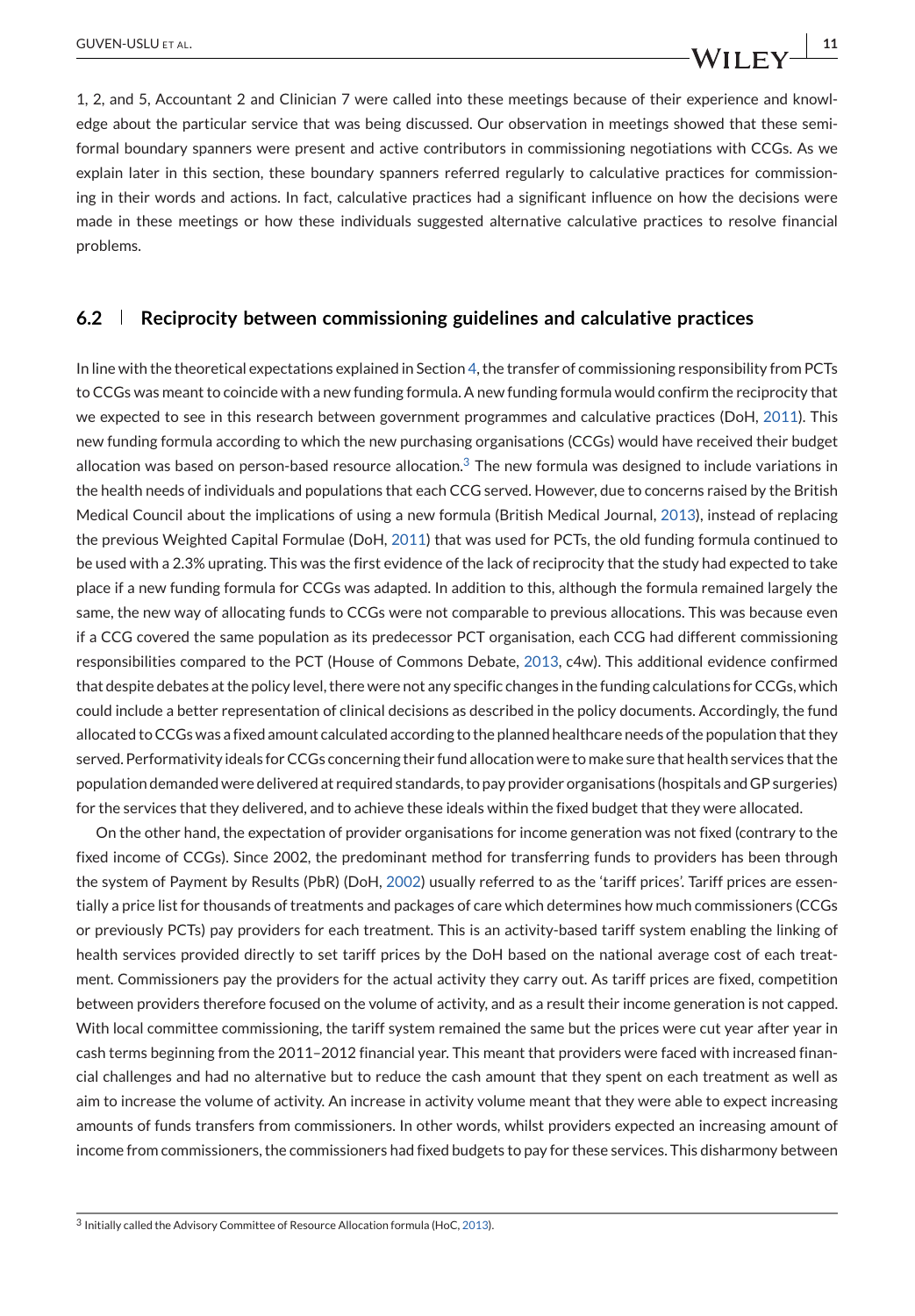budget allocations for CCGs and providers was the third evidence of lack of reciprocity between budget calculations and commissioning ideals described in policy documents.

For providers, performativity criteria were to deliver the care at the standard required and remain within a balanced budget without running a large deficit. This meant that they were expected to deliver the service at or above required quality but remain at or below centrally determined tariff prices. If they were able to do this then CCGs were expected to pay providers at the actual volume of care that they provided. In other words, in terms of financial performativity the main aim of CCGs was to keep costs at or below tariff prices.

A third component of commissioning was the Quality Outcomes Framework (QOF) (Health and Social Care Information Centre, 2012). In order to keep an eye on quality standards, quality targets became stricter with deadlines for providers to meet them. Commissioners were expected to take quality targets into account when commissioning. Despite this, there were not any financial implications for hospitals when they met or failed to meet these quality targets. (There were some marginal financial penalties for GP surgeries if they failed to meet a limited number of primary care targets.)

When this change is considered from the perspective of clinician involvement in commissioning with hospitals, there is no evidence to show reciprocity between these policy ideals and financial processes to support clinicians to become involved in commissioning. For both PbR (for transfer of funds from commissioners to hospitals) and QOF (for consideration of quality standards in transferring funds from commissioners to hospitals) accounting technologies remained largely the same after the new commissioning bodies CCGs were established.

### **6.3 Boundary spanners and their interaction with calculative practices**

In the first subsection, we present data to explain how formal boundary spanners interacted with calculative practices. We will then turn to semi-formal boundary spanners in the next subsection and explain their interaction with calculative practices.

#### **6.3.1 Formal boundary spanners and calculative practices**

At the national conference, there was a strong emphasis on the changes that commissioning was going through, in particular about how the clinicians as formal boundary spanners were expected to be more involved in decision-making. To facilitate CCGs that were formally led by clinicians during the process of transition, new advisory units were established. These units were regional support and consultancy units that provided the financial and managerial expertise newly formed CCGs would need to commission services from providers. At the conferences, there were several training and workshop opportunities for formal boundary spanners with both clinical and managerial responsibilities to learn about the practical aspects of commissioning as well as informing them about regional support units.

In these sessions, it was observed that the content included policy documents, centrally defined aims and objectives and principles of engagement between providers and purchasers. They were mostly presented and discussed at a high level and regarding broader aspects of commissioning. In relation to the funding formula, it was mentioned in one of the talks that work was underway to improve the formula used to allocate budget amounts to CCGs. The weighted personal allowance formula was mentioned as an alternative, but it was explained that further work needed to be done to make it work in practice.

As a consequence, our finding above regarding reciprocity was confirmed. The funding of CCGs to a large extent remained the same as in previous forms of commissioning. This was a first indication for researchers that this confirmed lack of reciprocity between policy aims and calculative practices could have implications for IODM for commissioning.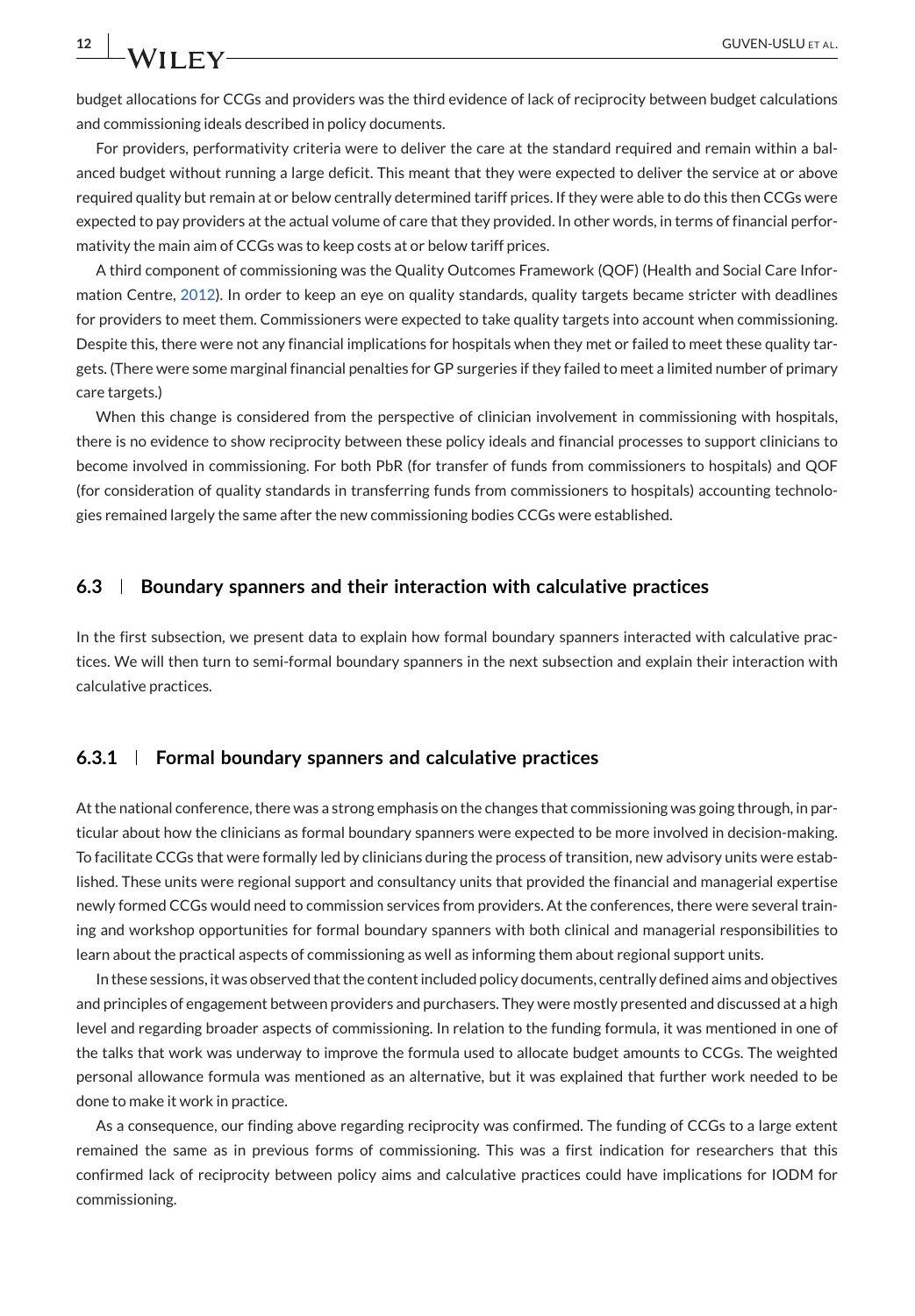On the other hand, according to observation notes taken in two workshops and two keynote speeches, the process of transferring funds from CCGs to providers was explained in reference to the existing PbR methodology as the main practice of allocation of funds. Every time PbR was mentioned, the speakers repeated that local factors were taken into account and local commissioning teams were considering various aspects of particular services and were making adjustments to PbR figures when necessary. This was further evidence indicating that local issues that we had observed in semi-formal meetings at between CCG A and B and Hospitals A and B were not exceptions, and other local teams were dealing with similar issues. This evidence indicated for us that there was not complete reciprocity between the calculative practices described in policy documents (balanced budget expectation and meeting quality standards at the same time) and local practices in some instances. Further refinement of calculative practices to meet the needs of local settings was deemed to be essential.

In our follow-up interviews after the conference, three formal boundary spanners (Commissioners E, G and H) commented on the information overload. These individuals were all clinicians and had multiple roles as both commissioner and provider. In relation to calculative practices, a high volume and variety of information (costing and activity level) were available to CCGs. The same interviewees also commented on the difficulty in finding high quality, timely, and relevant costing and activity information that they could use for decision-making. Several sources provided this type of information, including NHS England directives with guidelines, policy documents with broad definition of financial targets (balanced budget and meeting key quality standards), multiple data and reports from the reports of organisations employing the boundary spanners, information from external third parties (such as patient representative groups) and multiple regulators (such as the Care Quality Commission, the National Institute for Health and Care Excellence, the NHS Trust Development Authority, the Department of Health, etc.) with a variety of quality indicators. The main difficulty according to these interviewees was to be able to sift through and select relevant financial information, activity-level data and quality-related information that they could use for optimal IODM, given their limited time and experience in their new roles.

In relation to the provision of timely and actionable information from provider organisations, the research data showed that information about the volume of activity in hospitals and number of referrals that the hospitals received were sometimes 5 or 6 months old by the time these data reached the CCGs. As a consequence, the activity data were outdated and providers were spending time negotiating what needed to be paid for past activities rather than spending more time planning for current or future activities. This evidence showed that despite legislation (Department of Health, 2012) indicating that commissioning would be done based on actual figures, in practice commissioning decisions continued to be based on historical data. Commissioners as formal boundary spanners mentioned that projections were taken into account but again historical data were used to make some realistic predictions.

There were other challenges that commissioners faced as formal boundary spanners. Clinician 4 explained one situation as follows:

We put together a business case for a new treatment based on the activity and referral information we had in our practice record. But the CCG rejected this proposal because it was in an unacceptable [i.e. unfamiliar] format.

The evidence indicated that there were differences in the format of the activity and referral data between the different providers and commissioners. Commissioner G put it this way:

Our [CCG] practice's own data system does not reconcile to that of the large provider, and their reported commissioning activity is difficult for our practice to grasp and refer to in making decisions.

Commissioner C (with triple formal commissioning roles) spoke for many in noting that CCG commissioning was far more challenging than the previous forms of commissioning. He emphasised that an added challenge in IODM was the government's requirements for increased savings on the purchaser side and also shared that the performance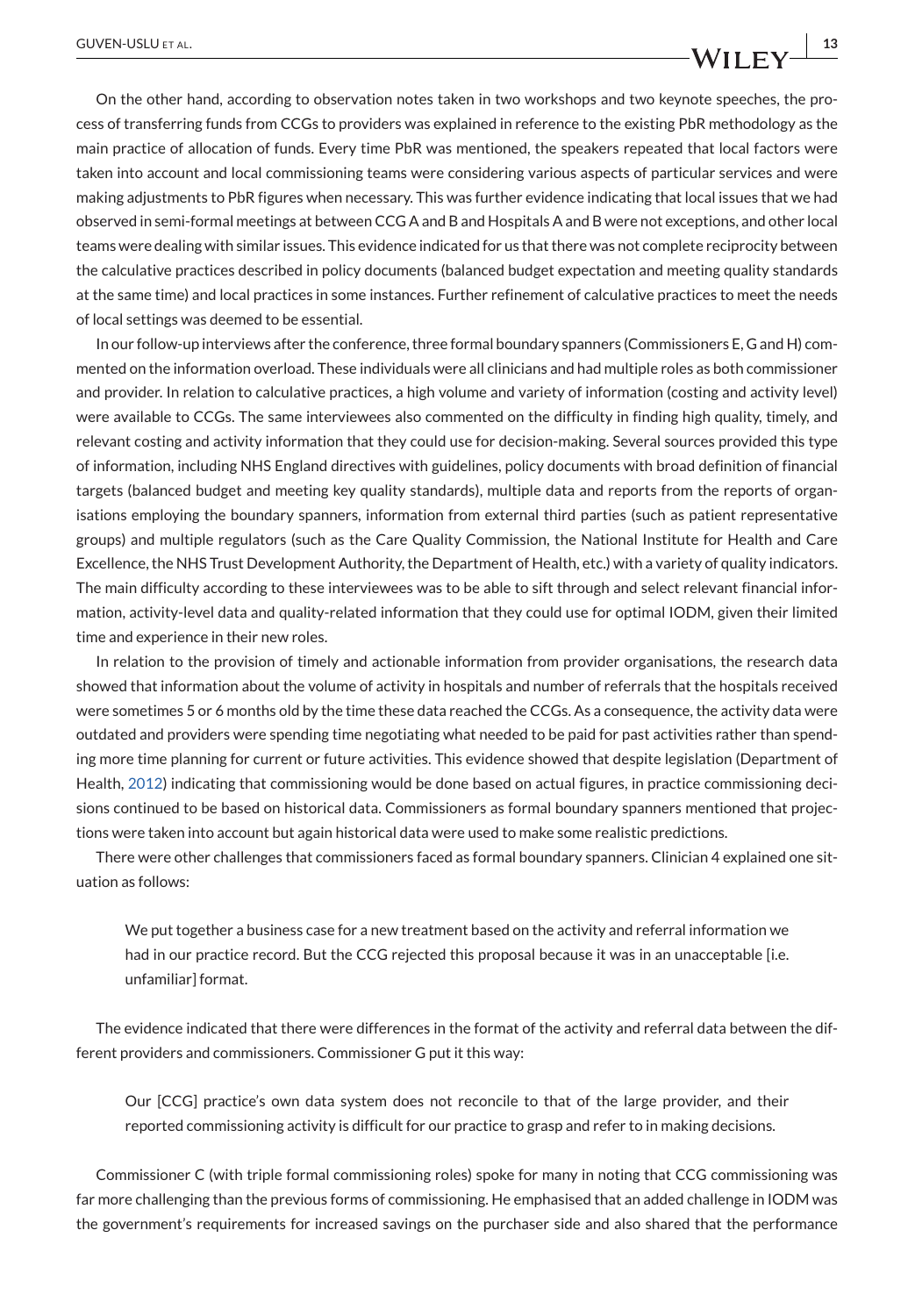assessment expectation of CCGs (HSCA 2012 §14Z16) was another issue formal boundary spanners had to be mindful of. Targets for costs and activity levels were imposed on CCGs by NHS England to stay within budgets, and Commissioners E and H perceived these targets as constraining. Some commissioners also felt a lack of fairness in providercommissioner negotiations since sometimes a small CCG had to commission services from much bigger entities (e.g. hospitals) than itself.

The issues noted above turned out to be widespread problems in inter-organisational communication. This resulted in some provider hospitals and their representatives losing interest and the discontinuation of producing new business cases. This evidence showed that formal boundary spanners' work was adversely affected by the lack of synchronicities in the timing of reports as well as the lack of relevant content that the providers were reporting. Their enthusiasm for taking an active role in IODM was also curbed.

#### **6.3.2 Summary of findings for formal boundary spanners and calculative practices**

One main finding from the analysis of data in relation to formal boundary spanners and interviews that were conducted after national conferences was that there was information overload for formal boundary spanners. It is worth noting that many of these individuals were usually clinicians with multiple commissioning roles. For example, as indicated in Table [1,](#page-7-0) Commissioners G and H had dual and triple roles, respectively. As a consequence of this, they were possibly receiving more information than others who did not have multiple roles. It was challenging in particular for these individuals to find and use the most relevant financial and performance-related information in different decision-making settings of commissioning.

In relation to accounting technologies, budget allocations and spending reports were essential pieces of information used in committee meetings by formal boundary spanners. One particular aspect of these reports was the differences in time periods the reports covered. Providers usually reported historical data, whereas CCGs were making plans and projections of future activity. As a consequence of this, the volumes of activity reported by providers and volumes of activity reported by CCGs were not consistent. Although the guidance in the new commissioning policy documents was to use actual volumes of activity for transfer of funds from CCGs to providers, this was difficult to achieve in practice. Providers continued to report in the format that was compatible with their existing systems and relied on historical data, whereas CCGs were expecting to discuss current volumes and future predictions. This evidence led to the conclusion that time periods of accounting reports for volumes and costs of activities were different in CCGs than in providers. As a consequence, formal boundary spanners found it difficult to understand these reports and how to make sense of these different forms of accounting technologies.

Another important issue according to CCGs was the way their performance was being monitored. The expected volumes of demand and associated costs were planned in CCG budgets when they received their funds. These figures were fixed and given. In addition to this, in policy guidelines and in their performance targets, CCG were expected to make some savings. According to formal boundary spanners (Commissioners C and F in particular), this made performance targets of CCGs very demanding and (according to some) almost impossible to meet. Furthermore, some CCG representatives mentioned that the size of some CCGs as an organisation was significantly smaller than certain provider organisations that they worked with. This caused concern in particular when sharing of performance-related data between CCGs and providers as their systems were significantly different from each other.

#### **6.3.3 Semi-formal boundary spanners and calculative practices**

We observed semi-formal boundary spanners in meetings 1–4 summarised in Table [2.](#page-9-0)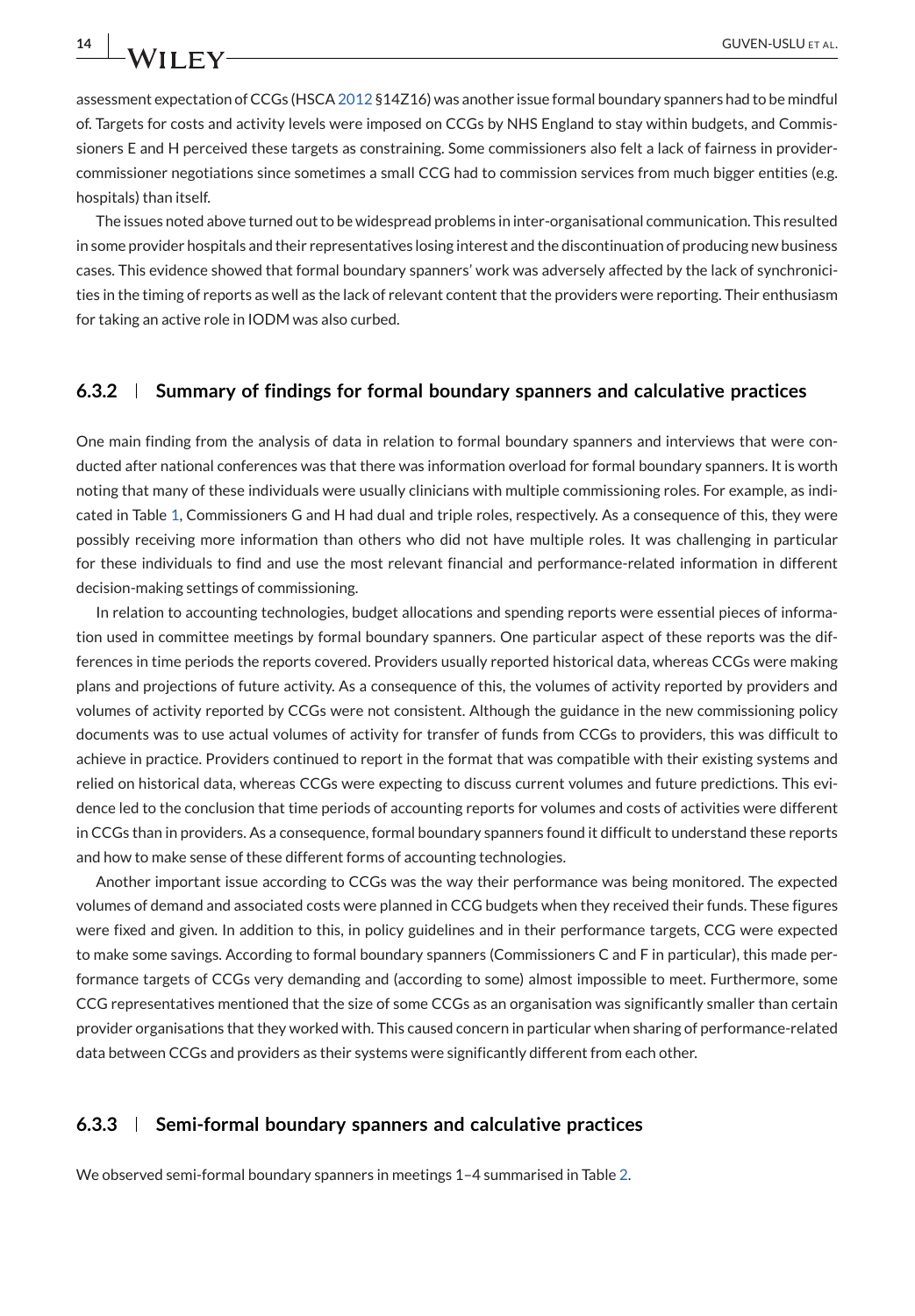These individuals were from different backgrounds and were meeting in order to discuss commissioning issues that were causing problems between hospitals and CCGs. Below we summarise each situation separately for problems between Hospital A and CCG A and then between Hospital B and CCG B.

#### *Meetings 1 and 3 between semi-formal boundary spanners from Hospital A and CCG A*

Payments for increasing volumes of accident and emergency (A&E) referrals to Hospital A had recently become an important issue in commissioning. According to discussions in Meeting 1 and interview data from Managers 1 and 2, the hospital was not receiving sufficient income transfer from CCG A to pay for some of the A&E referrals. At Meeting 1, one of the performance measures discussed was the waiting time target for A&E services. This was one of the key performance indicators of quality for Hospital A and was within expected ranges and therefore did not cause any concerns. On the other hand, the volume of activity reported by Hospital A did not reconcile with the volume of activity in CCG A records. The large discrepancy was thought to have emerged from actual activity that CCG A expected and the past activity that Hospital A reported. At the end of Meeting 1, these semi-formal boundary spanners decided to meet again to discuss the differences in volumes of activity. In Meeting 3, Manager 1 joined Manager 2 and brought historical records of Hospital A and showed that the volume of activity was increasing year on year. As a consequence, they were expecting higher income even if the price per activity remained the same. Semi-formal boundary spanners of CCG A however explained in Meeting 3 that despite an increase in volume, the costs associated with A&E services in Hospital A were declining (they referred to this as a good sign of efficiency) and they were currently lower than centrally determined tariff prices. In addition to this, they explained that CCG budget allocation would not allow them to overspend. As a consequence of this explanation, semi-formal boundary spanners of CCG A offered to pay around 10% less than the prices that were centrally determined. However, these semi-formal boundary spanners accepted the volumes of activity presented by Hospital A. With this suggestion, the performance targets of both Hospital A and CCG A were met, but a new set of rules for commissioning between them were devised as a consequence of discussions and sharing of information between the two groups of semi-formal boundary spanners. One of the managers (4) in CCG A said the following to explain their position:

... We do not have always sufficient funds to pay for all the services we commission.... We have to suggest possible alternatives to providers... For example, paying less of a certain percentage and agree for this to be paid later or carry it forward in the accounts. . .

Although this was not seen as an ideal way of commissioning, the Director of Finance as a semi-formal boundary spanner from Hospital A commented on the above-described situation as follows:

We do not have any other options really... Commissioners say there is not sufficient funds ... they offer to pay less but will probably pay the remaining 10% at a future date?....There is also now a possibility for them to commission from private providers... It seems like it is inevitable that the commissioners might choose them... in particular if they provide the service at a lower price.

In relation to these types of arrangements between semi-formal boundary spanners, we asked one of the formal boundary spanners (Accountant 3) to comment. His response was as follows:

At times almost everything other than the finances gets pushed to one side because of the needs to be met within limited resources ... We simply cannot pay for everything... as there is not enough money in the organisation to do that.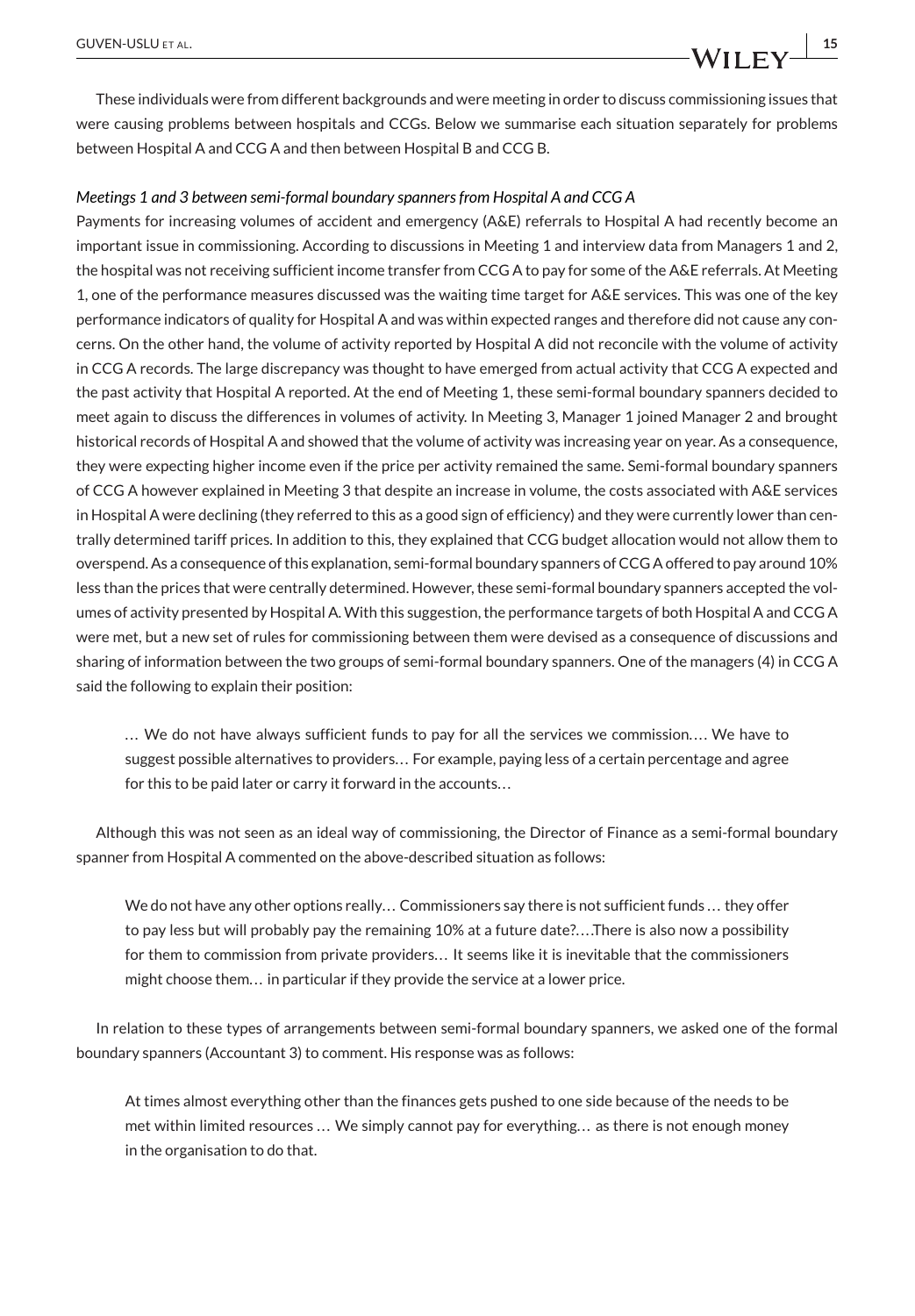#### *Meetings 2 and 4 between semi-formal boundary spanners from Hospital B and CCG*

There was an ongoing issue for several years between Hospital B and CCG B about rehabilitative care in terms of increasing volumes of activity and delayed payments that the hospital received for that service. A series of meetings were held with an aim to resolve some aspects of this long standing issue.We observed two of those meetings 3 months apart to record the progress and study use of calculative practices in that process.

In Meeting 2, the Director of Commissioning and Business from Hospital B explained the problem and how delayed payments were affecting the performance of rehabilitative care. In particular, the concern was that delayed payments were affecting future planning for the service and having an influence on the performance of the team. He explained that because of the demographics and ageing population in their region, the hospital was providing a large variety and volume of rehabilitative care. Despite this, they were not able to receive the funds on time and were not able to plan properly for the future. He also argued that this trend was expected to continue and if payments were not received as expected then the performance of the hospital would face serious challenges. He asked the CCG clinician representative for support to work with the CCG so that delayed payments of the past few years would be corrected and a new payment arrangement would be established in line with the new commissioning structure. Representatives of Hospital B used accounting information (such as increasing deficit in rehabilitative care services) to argue that the deficit in rehabilitative care was affecting the overall deficit of Hospital B. In addition to this, they supplied increasing numbers of bed occupancy for rehabilitative care as well as increasing numbers of patients waiting to be discharged from rehabilitative care to show the bottlenecks and difficulties they were facing. In meeting 4, the CCG representative used public health information to show how they estimated the possible increase in rehabilitative care and explained that the increase was not at an 'alarming rate' and appeared to be steady compared to previous years. In addition to this, the public health representative brought to the meeting some guideline documents explaining how CCG B received their income in order to explain to the hospital representative the funding principles of the CCG.

As a consequence, the argument of CCG B at the end of Meeting 4 was to continue to fund rehabilitative care as they used to. There was not any significant concern according to them in doing this and their practice was in line with their planning according to public health statistics. The agreement at the end of Meeting 4 was for the CCG to pay around 20% less than the amount calculated according to the volume of activity in previous years.

A semi-formal boundary spanner (Manager 3) who contributed to commissioning discussions from Hospital B commented on the outcome of meeting 4 as follows:

The support from the new form of commissioning is just enough to keep continuing to how we used to do things and not enough to bring any serious change.

When asked about the outcomes of local meetings observed, a formal boundary spanner from Hospital B (Clinician 1) commented as follows:

Clinical considerations need to drive the CCGs more than at present. These need to be put in the context of financial constraints, rather than financial constraints entirely dictating what is going to happen.

The above evidence indicated therefore that formal boundary spanners were aware of the challenges that semiformal boundary spanners were facing. Similarly, the GPs from CCG B felt that CCGs were bound by a top-down, financially driven process. A second formal boundary spanner (Clinician 4) again reflected about this situation as follows:

Clinical commissioning is a misnomer. It has been largely based on mechanics to try and reduce the large deficits in commissioning.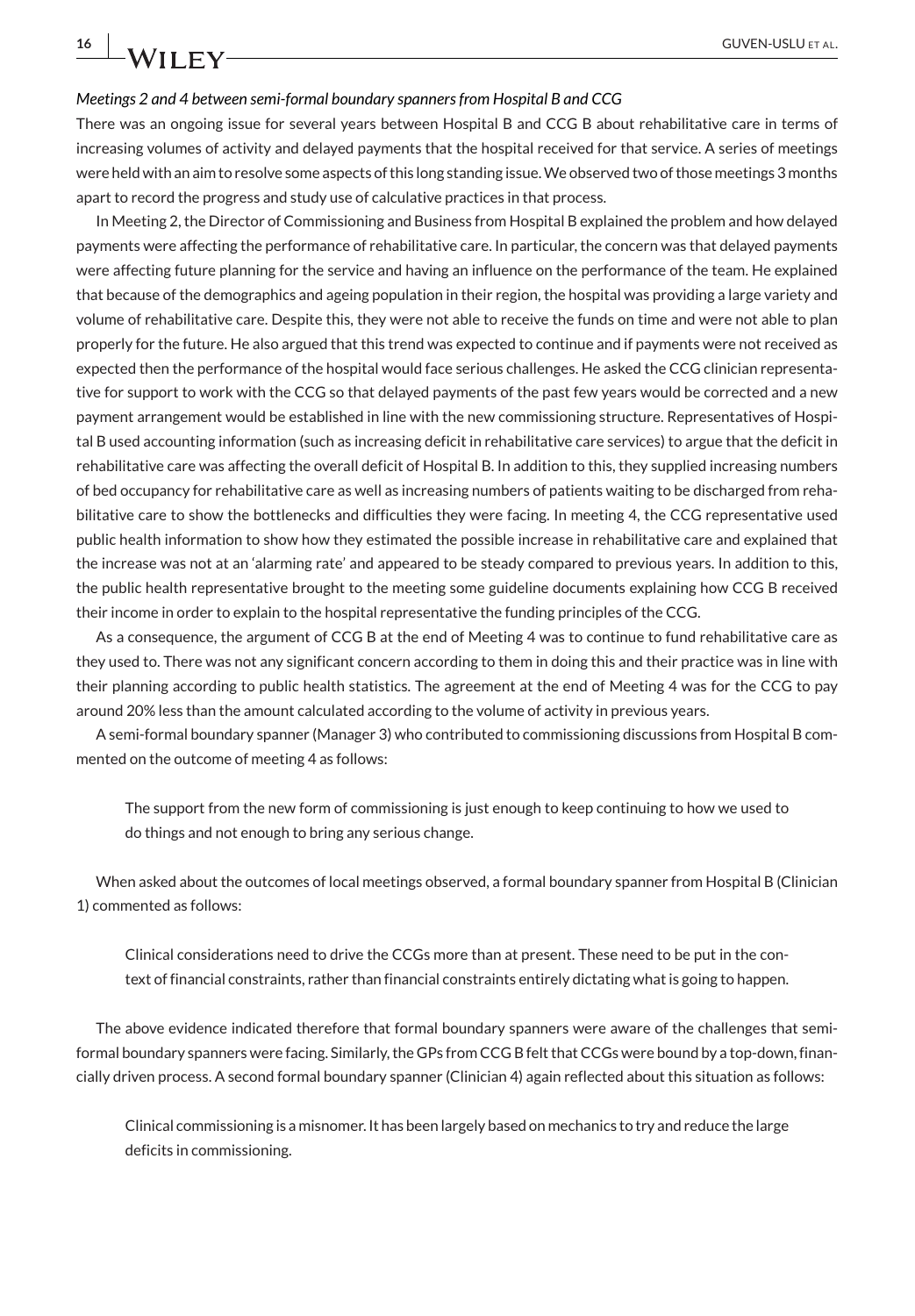# **6.3.4 Summary of findings for semi-formal boundary spanners and calculative practices**

Local commissioning meetings observed made it clear that each set of meetings were aimed at addressing particular services that caused concern mainly to provider organisations. A negotiation process took place between semi-formal boundary spanners from CCGs and providers. In these meetings, a number of different sources of information were used by semi-formal boundary spanners: activity volumes, costs for groups of activity, qualitative indicators (such as waiting time targets), management information such as (bed occupancy levels), as well as public health needs data and demographics. These meetings were spaces where calculative practices of accounting met with other data such as public health statistics and needs to make informed decisions.

With accounting information Hospital A was aiming to demonstrate that they were not being paid sufficiently and this was affecting their performance as there was an upward trend in the volume of A&E patients. On the other hand, CCG A checked quality indicators and costs of Hospital A and argued that they had met A&E quality targets and also had costs slightly below national averages. In addition to this, CCG A was asked to make some savings as per their performance targets. As a consequence, they offered to pay but at a discounted level. In this example, a variety of accounting technologies and performance measures were used to agree on reduced prices for A&E services.

For Hospital B, the issue was about continued delaying of payments which were not being realized for several years. This accumulation was affecting their financial performance. They supported their argument with public health data that they expected demand to increase and were not willing to continue accepting delaying of payments. However, this was not accepted by semi-formal boundary spanners of CCG B for two reasons. The first one was that according to their public health records and predictions, the demand was increasing at a steady pace and as expected. Second, they explained the way a budget was allocated to CCG based on these predictions. Unless there was a change in the way they received their budget, there was no reason for them to change the way they were paying for commissioning this service. The agreement reached between semi-formal boundary spanners was to continue with delaying payments to the following financial year, similar to what they had been doing before.

# **7 DISCUSSION**

As stated in the Introduction, to address the gap in management accounting studies (Anderson et al., 2015) this paper studies how boundary spanners use (and influence the use of) calculative practices (Miller, 2001) in IODM to achieve performativity ideals defined by government programmes. Unlike previous studies of boundary spanners in public sector accounting (Abernethy et al., 2004; Anderson & Dekker, 2014), in this paper we propose that boundary spanners are not always an apparent and easily identifiable group of actors. A number of studies in public sector management indicated that boundary spanners have varied roles and responsibilities. For example, Qureshi, Sutter, and Bhatt (2018) showed how influential boundary spanners could be in the social context of extreme poverty and inequality. Their study also showed that various types of boundary spanners were involved in making changes and not all of them had to have formal roles. In earlier studies, Williams (2002, 2013) mentioned that dedicated boundary spanners often lack the formal status of manager and leaders. He also mentioned that sufficient commitment and understanding of mainstream managers are essential for inter-organisational work to take place. To contribute to this discussion, we propose to group boundary spanners as formal and semi-formal with respect to the empirical data and participants of our study. In other empirical settings, boundary spanners could be categorized differently. Future studies could look at the composition of boundary spanners more carefully and work on potential parameters to detect possible categorization of boundary spanners.

In accounting literature, although previous studies highlighted the selection and appointment of boundary spanners as part of a formal control process of the organisation, they did not explain in detail the work of boundary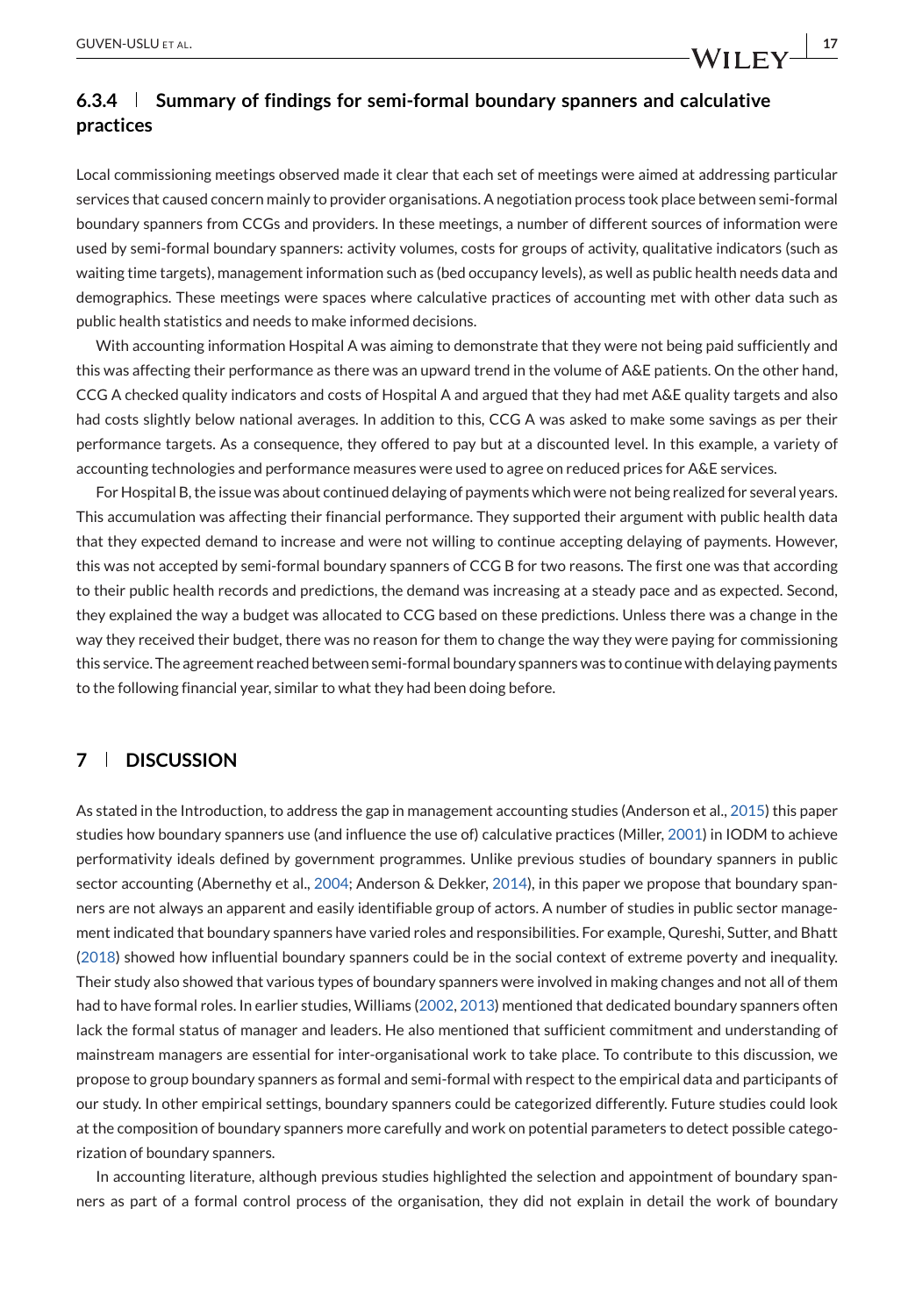spanners who are not formally appointed to their role. When facing difficulties in a large organisation such as the NHS, local teams might need to interact and communicate for decision-making. In these situations, certain individuals acted as semi-formal boundary spanners and contributed significantly to IODM. Unless these IODM situations were observed and analysed, it could have been easy to miss that these boundary spanners existed and they had an active role in decision-making. Williams (2013) suggested that it was essential for mainstream managers to support the work of dedicated boundary spanners in public sector management. Our study shows that semi-formal boundary spanners had the power and resources to make inter-organisational decisions without direct involvement or approval of formal boundary spanners. Together with this, it is essential to note that decisions of these semi-formal boundary spanners were ultimately in line with performativity ideals of relevant government programmes.

On the other hand, despite attempts at policy documents and formal recruitment channels, it was not always possible to appoint formal boundary spanners in a standardised way. For example, local commissioning committee members were not recruited in the same fashion according to the committees that we were able to reach. Furthermore, the way new clinical professionals were appointed to these committees as new formal boundary spanners was not consistent. Some of these newly appointed formal boundary spanners found it difficult to fit in these roles and contribute to the decision-making process, in particular when they had multiple roles in relation to commissioning. They then distanced themselves from these committees. Compared to previous studies of NHS commissioning (Chambers et al., 2013), this study contributed by highlighting the differences between formally appointed boundary spanners and semi-formal boundary spanners and the various ways they participated in IODM for commissioning.

Second, the study introduced the concept of 'reciprocity' (Miller, 1990, 2001) to studies of IODM. The evidence showed that reciprocity between calculative practices and the aims of IODM is an important aspect that is worth studying further. Analysis of policy documents in this study indicated that there was an apparent lack of reciprocity (or limited reciprocity) between calculative practices and performativity ideals of government programmes. Fieldwork data provided further evidence that the lack of reciprocity is likely to cause problems between organisations and result in a lack of standard practices when boundary spanners interact with calculative practices for decision-making. This particular finding is interesting within the context of performative work conceptualisation of Buenza and Ferraro (2019). According to their definition of performative work, calculative devices are structures that constrain action. Performative work aims at ensuring the circulation of these calculative devices. What the concept of reciprocity does as an addition to this conceptualisation is to question whether particular calculative devices do in fact exist to achieve the ideals of performativity projects. For that reason, reciprocity provides a point of inquiry to search for appropriate calculative practices that are adequate to meet the performativity ideals. It provides a prior state to study performative work, and how it evolves in situations where there is no clear calculative device dedicated for the performativity project at hand.

In relation to how the two groups of boundary spanners interacted with calculative practices, the evidence indicated significant differences. In central and regional committees, formal boundary spanners used calculative practices to communicate and share information mainly for reconciliation purposes of their financial position. These formal boundary spanners mentioned difficulties of meeting performance aims. They also agreed that local teams were facing a number of challenges in commissioning agreements, but as central representatives, they were not in a position to suggest alternative calculative practices. Instead, these centrally located formal boundary spanners referred to both financial accounting rules (about the calculation of fund allocations to CCGs and centrally expected savings every financial year) as well as non-financial performance targets (maintaining care quality standards and delivering higher volumes of activity for hospitals) to reinforce clear boundaries between providers and purchasers.

In local teams, however, semi-formal boundary spanners invested time and effort to resolve various practical problems that arose as a consequence of payments that their organisations received from the centre. Hospitals as the main service providers of NHS appeared as either not receiving or receiving delayed and reduced payments from CCGs as purchasers. Despite provider attempts in meetings to show that this situation was causing them to not be able to make proper long-term plans as well as result in increased deficits (which in turn threatened the future of certain services), CCG boundary spanners brought additional non-financial information (such as public health needs, waiting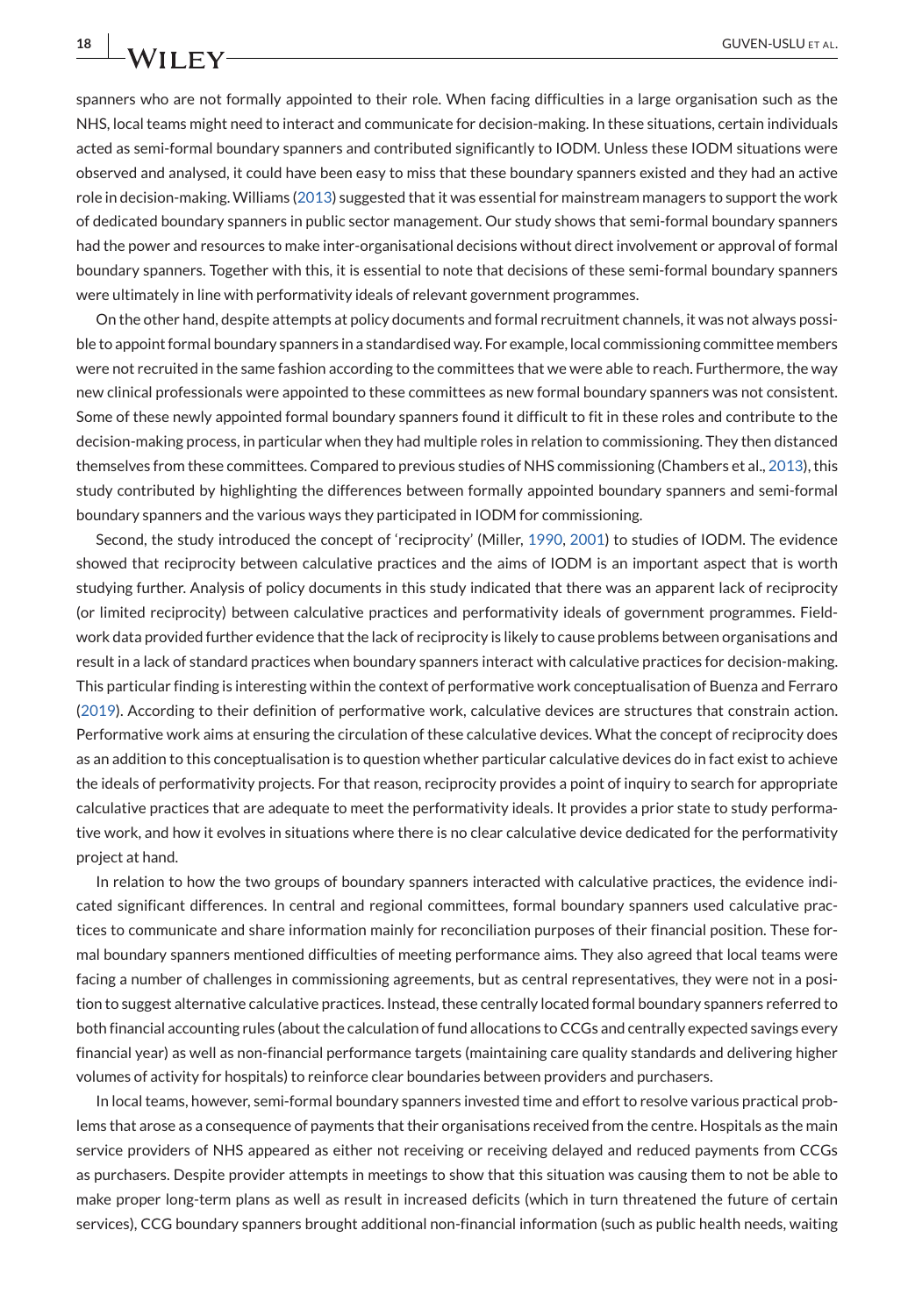time targets, etc.) to make their case in order to suggest alternative calculative practices. These semi-formal boundary spanners from CCGs were skilful at using calculative practices of financial and managerial accounting together with additional non-accounting data in building their argument and making their suggestions accepted by other semiformal boundary spanners. This conclusion helped us to contribute to theoretical issues as explained in the next section.

This study has managerial and policy implications. First, it indicates that micro-relations between boundary spanners are influential in IODM. Not only formal but a number of semi-formal boundary spanners are involved in these IODM scenarios. It is essential that policymakers are aware of the role and influence of these individuals in IODM. It could be possible to reach, communicate and train these individuals so that a more coherent approach could be followed in IODM. Second, this study indicates that for policymakers to achieve the performance aims of government programmes, it is essential that an appropriate set of accounting technologies are in place. A lack of this has far reaching implications. Even in our relatively limited sample, it was evident that lack of appropriate accounting technologies caused problems in IODM. This resulted in a multiplicity of substitute practices devised by various semi-formal boundary spanners.

### **7.1 Theoretical implications**

The first theoretical implication is about the concept of boundary and how it is defined. We use conceptualisations of Llewellyn (1994) to explain how the interaction between boundary spanners and calculative practices contribute to the definition of boundaries in inter-organisational spaces. The second aspect of our theoretical discussion is about micro-foundations of performativity debate (Beunza & Ferraro, 2019), and how performative actions of actors evolve in situations where there is no particular performative device to meet the desired aims of performativity projects.

According to the study findings, the way some representatives were influential as semi-formal boundary spanners had implications on how boundaries between CCGs and hospitals were influenced. Semi-formal boundary spanners were able to orchestrate both their own organisation's accounting technologies and the technologies that hospital representatives were using, together with other non-accounting data that affected the service provision of CCGs and providers. Their actions demonstrated that they were able to represent interests of not only their organisation but also the interests of other organisations that they were in IODM scenarios. In building their argument, these individuals used government programmes and centrally determined rules and aims as the ultimate performativity aims. We conclude that their actions primarily aimed at adhering to the financial constraints and non-financial performance aims of these programmes. In addition to this, they prioritized the health needs of the population together with performance targets of hospitals, in particular quality and cost targets – in this instance satisfactory A&E waiting times and costs when suggesting alternative calculative practices. With this finding, we therefore contribute towards Llewellyn's definition of boundaries by emphasising the role of semi-formal boundary spanners. With the use of accounting technologies in local decision-making teams, semi-formal boundary spanners represented not only the interests of their organisation but also broader interests of the public as well as the interests of the organisations that they were working for. Furthermore, we provide evidence that these boundary spanners used other supplementary information intensely in local decision-making situations. We therefore propose that the use of non-accounting information together with calculative practices helps semi-formal boundary spanners to make their case. This was evident as CCG boundary spanners were effective in influencing boundary spanners from hospitals to agree with them. We suggest that calculative practices (financial and non-financial) are strong tools capable of redefining boundaries between organisations when influential boundary spanners use them to meet the performativity ideals of government programmes.

In our data analysis, the search for reciprocity enabled us to show the lack of specific calculative practices to reach performativity ideals of government programmes studied. This finding helped us to reflect on what boundary spanners do in this situation. We concluded that formal and semi-formal boundary spanners interacted differently with calculative practices as explained above. What is interesting to note here is that semi-formal boundary spanners were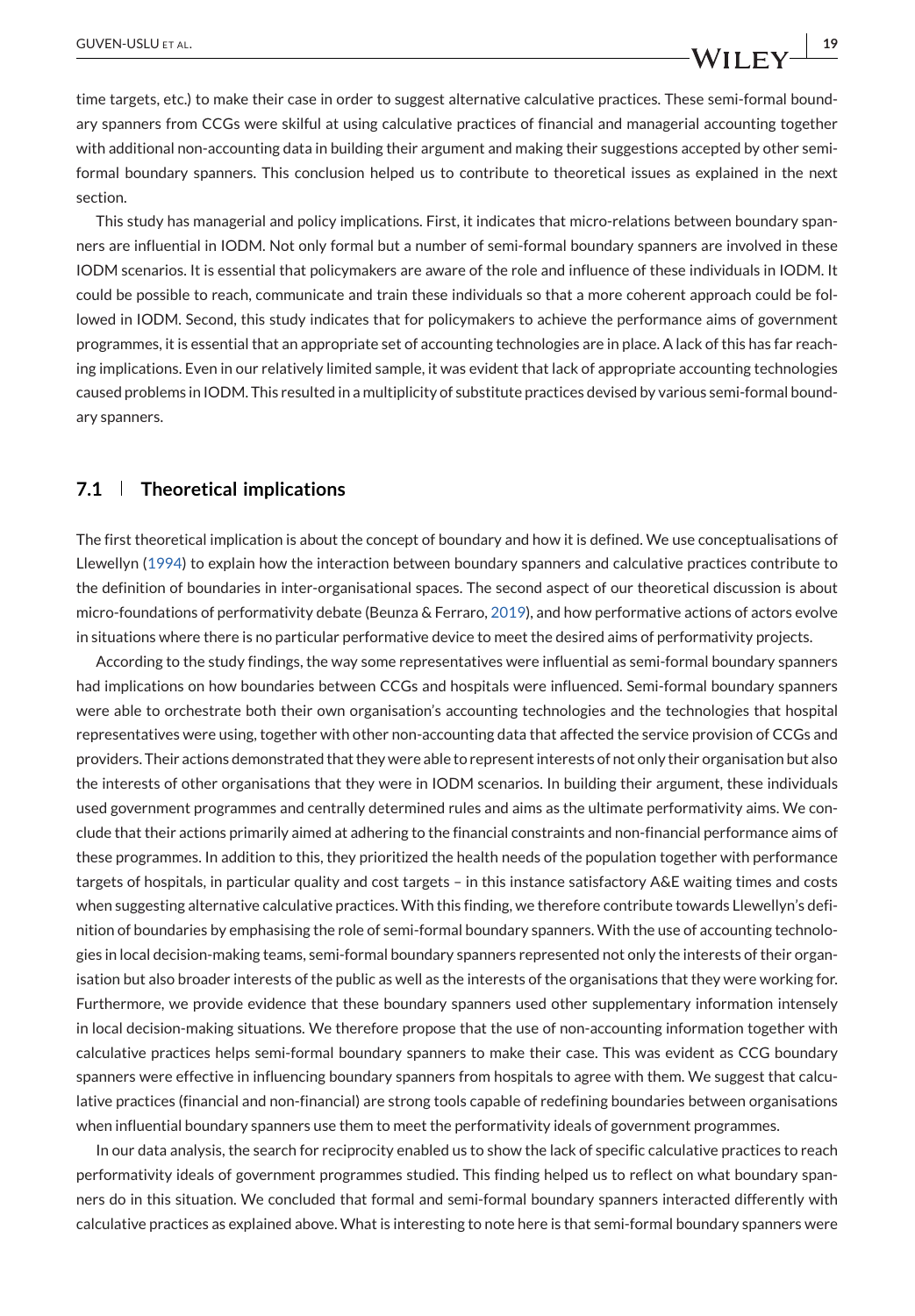able to devise different and numerous alternative calculative practices. Moreover, they were able to offer new interpretations and influence other semi-formal boundary spanners in order to reach an inter-organisational decision. It is therefore possible to suggest that these semi-formal boundary spanners were dispersed around the periphery of the organisation rather than centrally located as formal boundary spanners. These semi-formal boundary spanners were active contributors to IODM and designing of calculative practices. This finding is in line with the performative work definitions of Buenza and Ferraro (2019) where certain peripheral actors who are not central high level managers assume catalysing actions across different fields of activity.

Our emphasis on reciprocity of calculative practices and government programmes offers an opportunity to further our understanding of performative work in relation to this type of boundary spanners. These peripheral boundary spanners skillfully orchestrate financial and non-financial performance measures in designing alternative calculative practices. Semi-formal boundary spanners in our study were the catalysts of new calculative practices which continued to turn individuals into calculable objects (Kurunmaki et al., 2016). It is important to emphasise that our data are collected in a public sector setting and it was imperative to deliver the service – hence boundary spanners were obliged to reach a decision. This makes our case significantly different than studies conducted in private sector settings (e.g. Beunza and Ferraro, 2019) where actors might decide not to go ahead with a particular programme and/or not to use a particular calculative device.

## **8 CONCLUSION**

In conclusion, our account contributed to IODM studies in three ways. First, it showed that calculative practices help and at times hinder boundary spanners depending on their role and responsibilities in particular situations of IODM. Reciprocity is an important concept to consider in these situations to see to what extent calculative practices that are used by boundary spanners are adequate to implement centrally defined performativity ideals. Our study showed that when they are not adequate then this lack could become a cause of conflict, tension and disagreement in IODM. This contribution adds a new dimension to studies of conflict between public sector organisations. This tension then causes some semi-formal boundary spanners to devise alternative calculative practices. Although not favoured by other semiformal boundary spanners, these alternative practices are ultimately implemented, causing inter-organisational decisions to be one sided. In these situations, therefore, calculative practices help certain boundary spanners to meet performativity ideals of government programmes and hinder other boundary spanners to meet their organisation's practices, performance and plans.

Our research methodology has the usual limitations of qualitative research and case-based design together with researcher and interviewee bias.We aimed to address those limitations through triangulation and use of multiple data sources. We hope that the new concepts we introduced such as formal and semi-formal boundary spanners and reciprocity between calculative practices and programmes influencing IODM will help advance research in this literature. Furthermore, we propose that study of micro-relations of IODM between boundary spanners have the potential to contribute to performativity studies. Boundary spanners as calculable objects are both strong and fragile when they interact with calculative practices. They are usually governed by calculative practices (Kurunmaki et al., 2016) and in situations when they are expected to find alternative calculative practices then these calculable objects are governed by ultimate performativity ideals of government programmes.

#### **ORCID**

*Pinar Guven-Usl[u](https://orcid.org/0000-0003-3935-8280)* <https://orcid.org/0000-0003-3935-8280> *Pawan Adhikari* <https://orcid.org/0000-0001-9854-1232>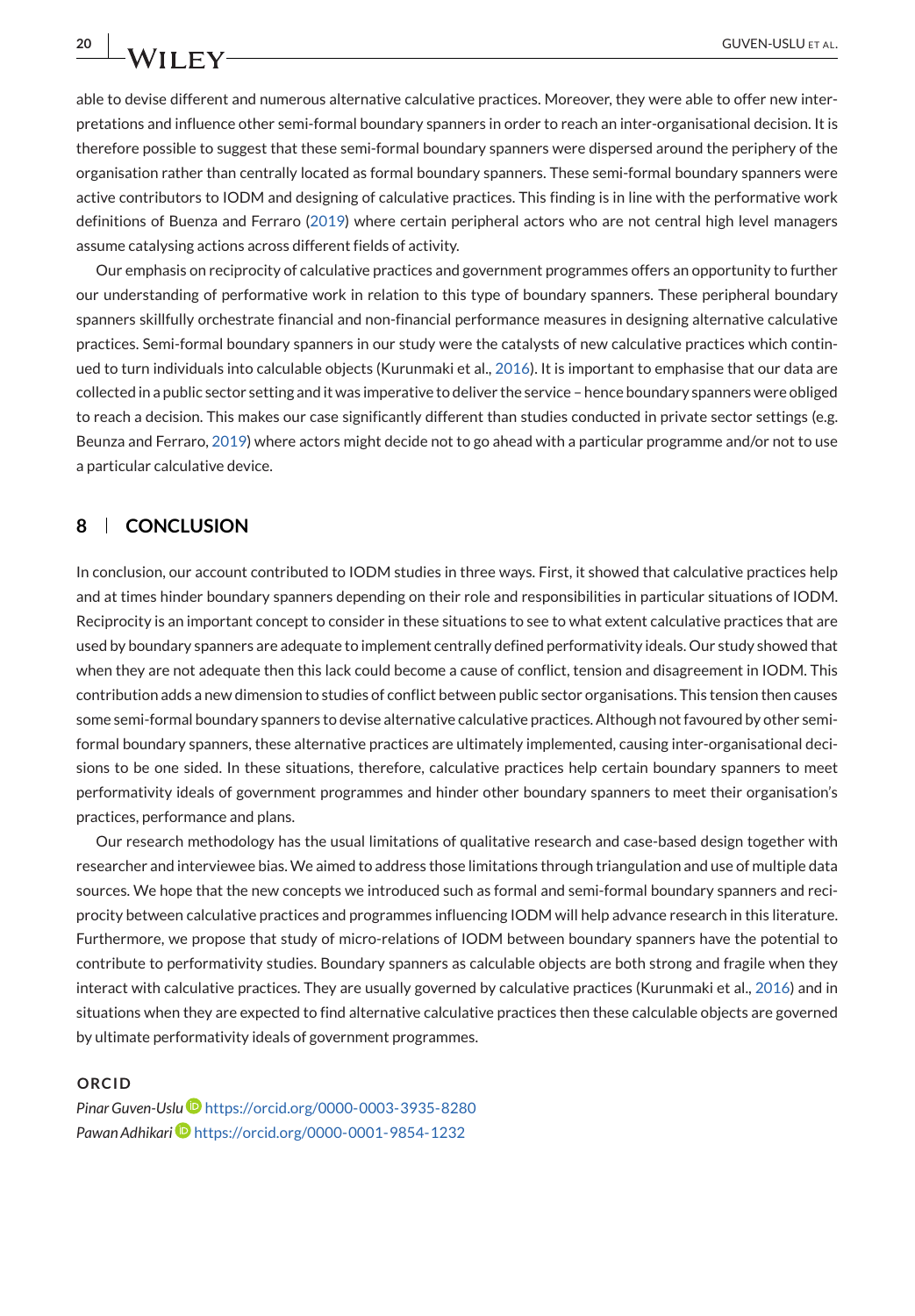#### **REFERENCES**

- Abernethy, M. A., Bouwens, J., & van Lent, L. (2004). Determinants of control system design in divisionalised firms. *Accounting Review*, *79*(3), 545–570.
- Agranoff, R., & McGuire, M. (2001). Big questions in public network management research. *Journal of Public Administration Research and Theory*, *11*(3), 295–326.
- Aldrich, H. A. (1979). *Organizations and Environments*. Englewood Cliffs, NJ: Prentice-Hall.
- Anderson, S. W., & Dekker, H. C. (2014). The role of management controls in transforming firm boundaries and sustaining hybrid organizational forms. *Foundations and Trends in Accounting*, *8*(2), 75–141.
- Anderson, S. W., & Sedatole, K. L. (2003). Management accounting for the extended enterprise, performance management for strategic alliances and networked partners. In A. Bhimani (Ed.), *Management accounting in the digital economy* (pp. 37–73). Oxford, UK: Oxford University Press.
- Anderson, S. W., Christ, M., Dekker, H. C., & Sedatole, K. L. (2015). Do extant management control frameworks fit the alliance setting? A descriptive analysis. *Industrial Marketing Management*, *46*(April), 36–53. [https://doi.org/10.1016/j.indmarman.](https://doi.org/10.1016/j.indmarman.2015.01.004) [2015.01.004](https://doi.org/10.1016/j.indmarman.2015.01.004)
- Asthana, S. (2011). Liberating the NHS? A commentary on the Lansley white paper 'Equity and excellence.' *Social Science and Medicine*, *72*(5), 815–820.
- Beunza, D., & Ferraro, F. (2019). Performative work: Bridging performativity and Institutional theory in the Responsible Investment Field, *Organization Studies*, *40*(4), 515–543.
- British Medical Journal. (2013). NHS England outlines review for funding allocation. *347*, f5220. [https://doi.org/10.1136/bmj.](https://doi.org/10.1136/bmj.f5220) [f5220](https://doi.org/10.1136/bmj.f5220)
- Callon, M. (1986). Some elements of sociology of translation: Domestication of scallops and fisher-men of St Brieuc Bay. In J. Law (Ed.), *Power action and belief: A new sociology of knowledge?*(pp. 196–233). London: Routledge.
- Chambers, N., Sheaff, R., Mahon, A., Byng, R., Mannion, R., Charles, N., . . . Llewellyn, S. (2013). The practice of commissioning healthcare from a private provider: Learning from an in-depth case study. *BMC Health Services Research*, *13*(1), S4.
- Department of Health (2002). *Reforming the NHS financial flows: Introducing payment by results*. London: Author.
- Dekker, H. C. (2004). Control of inter-organizational relationships. *Accounting, Organizations and Society*, *29*(1), 27–49.
- Dekker, H. C. (2016). On the boundaries between intra form and inter-firm management accounting research. *Management Accounting Research*, *31*(June), 86–99.
- Department of Health. (2010). *Equity and excellence: Liberating the NHS (white paper)*. London: The Stationary Office.
- Department of Health. (2011). *Resource allocation: Weighted capitation formulae* (7th ed.). Leeds, UK: Author.
- Department of Health. (2012). *Health and social Act 2012*. London: The Stationary Office.
- Health and Social Care Act (2012). Retrieved from <http://www.legislation.gov.uk/ukpga/2012/7/contents/enacted>
- Health and Social Care Information Centre. (2012). *Investment in general practice 2007/08 to 2011/12*. Leeds, UK: Author.

House of Commons (2013). Retrieved from <https://commonslibrary.parliament.uk/research-briefings/sn06779/>

- Jackson, W., Paterson, A., Pong, C., & Scarparo, S. (2014). Cash limits, hospital prescribing and shrinking medical jurisdiction. *Financial Accountability & Management*, *30*(4), 403–429.
- Klijn, E. H. (2008). Networks as perspective on policy and implementation. In S. Cropper, M. Ebers, C. Huxham, & P. Ring (Eds.), *Handbook of inter-organizational relations*(pp. 118–146). Oxford, UK: Oxford University Press.
- Kurunmaki, L., Mennicken, A., & Miller, P. (2016). Quantifying, economising, and marketising: Democratising the social sphere? *Sociologie du Travail*, *58*(4), 390–402.
- Lapsley, I. (2008). The NPM agenda: Back to the future. *Financial Accountability and Management*, *24*(1), 77–96.
- Lapsley, I., & Miller, P. (2019). Transforming the public sector: 1998–2018. *Accounting, Auditing & Accountability Journal*, *32*(8), 2211–2252. [https://doi.org/10.1108/AAAJ-06-2018-3511.](https://doi.org/10.1108/AAAJ-06-2018-3511)
- Llewellyn, S. (1994). Managing the boundary: How accounting is implicated in maintaining the organization. *Accounting, Auditing & Accountability Journal*, *7*(4), 4–23.
- Mandell, M.P. (Ed.) (2001).*Getting results through collaboration; Networks and network structures for public policy and management*. Westport, CT: Quorum Books.
- Maylor, Harvey, & Blackmon, Kate (2005). *Researching business and management: A roadmap for success*. London: Palgrave Macmillan.
- Miller, P. (1990). On the interrelations between accounting and the state. *Accounting, Organizations & Society*, *15*(4), 315–338.
- Miller, P. (2001). Governing by numbers: Why calculative practices matter. *Social Research*, *68*(2), 379–396.
- Milward, H. B., & Provan, K. G. (2000). Governing the hollow state. *Journal of public Administration Research and Theory*, *10*(2), 359–379.
- NHS. (2017). *NHS England funding and resource 2017–19: Supporting 'next steps for the NHS five year forward view*'. London: Author.
- Noble, G., & Jones, R. (2006). The role of boundary-spanning managers in the establishment of public-private partnerships. *Public Administration*, *84*(4), 891–917.
- Pfeffer, J. (1981). *Power in organizations*. Marshfield, MA: Pitman.